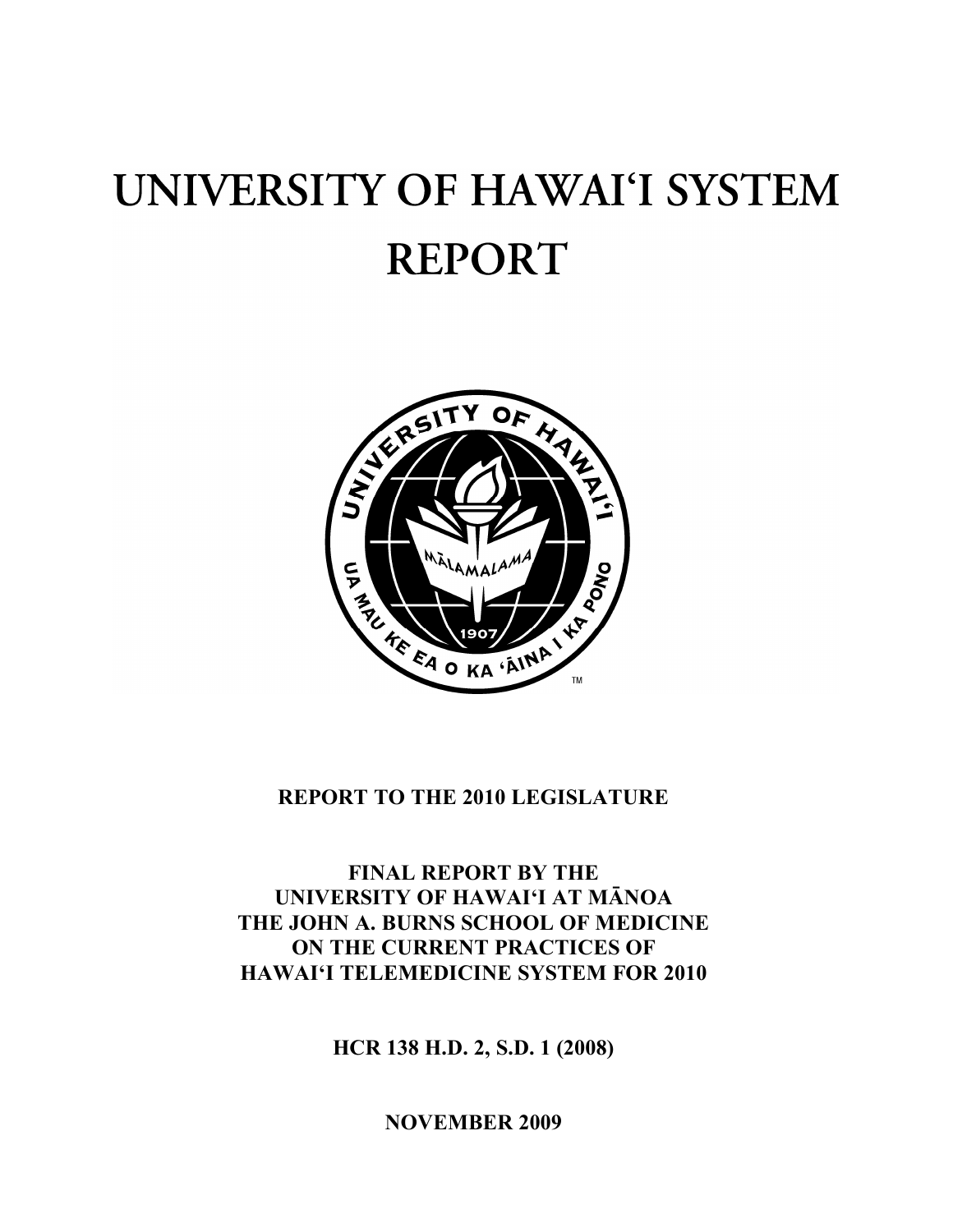#### **Report to the 2010 Legislature**

#### **Final Report by the University of Hawai'i at Mānoa John A. Burns School of Medicine On a Hawai'i Strategic Plan for Telehealth**

## **HCR 138 H.D. 2, S.D. 1 (2008)**

**November 2009**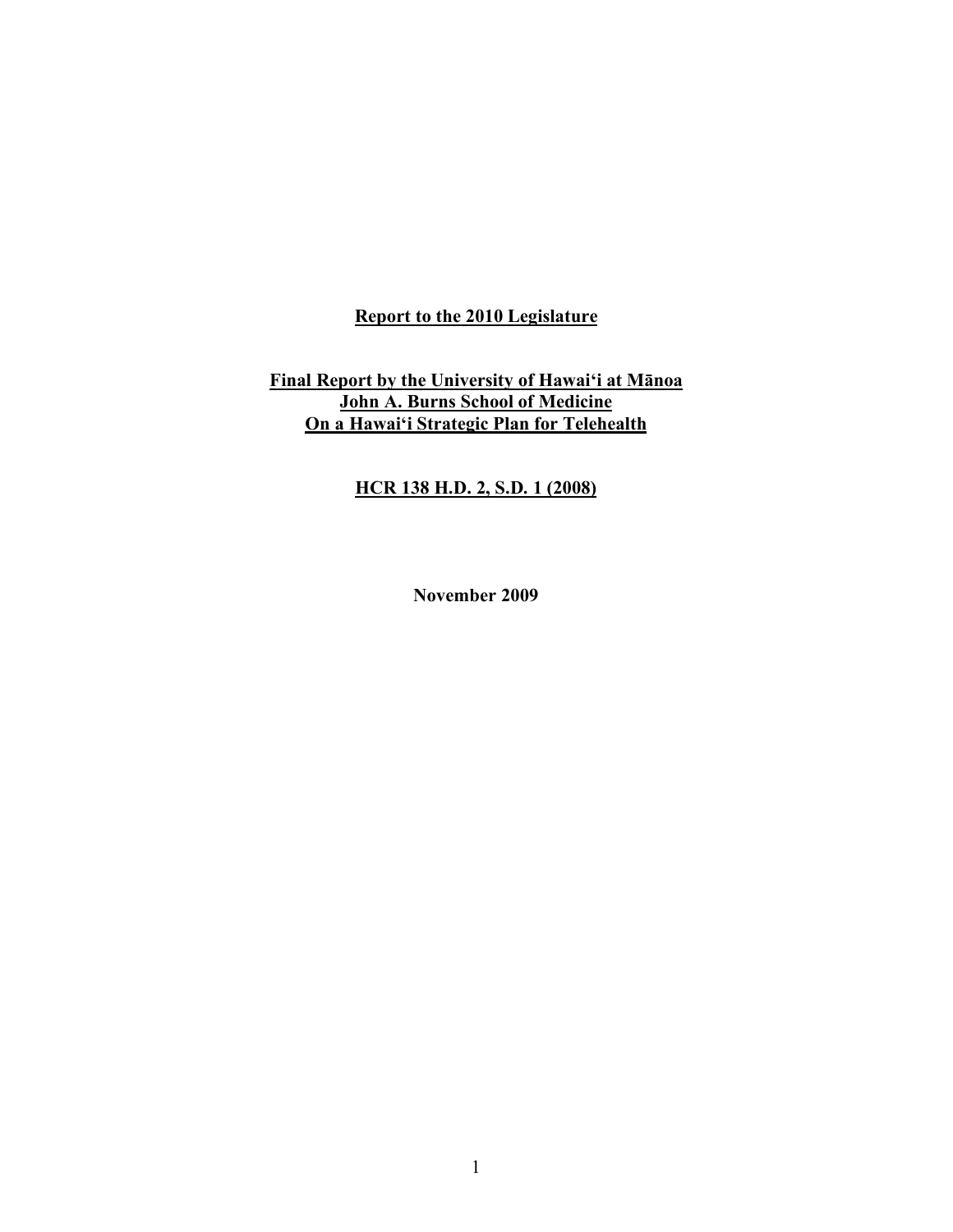## **Executive Summary**

Hawai'i's isolated yet populous archipelago requires innovative solutions to stave off expansion of the state's growing healthcare crisis. Telehealth technology has the potential to revolutionize Hawai'i's healthcare system by expanding service capacity and increasing access to services amid worsening provider shortages across the state. Applied appropriately, telehealth can play a vital role in leveraging available resources to fill healthcare needs of underserved populations while improving health outcomes and containing rising costs. Timely access to appropriate levels of care facilitated by telehealth will promote early intervention and the prevention of medical complications that drive up healthcare expenditures.

In 2008 legislative session, the Hawai'i State Legislature passed a resolution, HCR 138 HD2 SD1, requesting the University of Hawai'i at Mānoa, John A. Burns School of Medicine, Telehealth Research Institute (TRI) form a task force **to explore the feasibility of further implementation of telemedicine systems to benefit Hawai'i's citizens**.

This final report of the Telehealth Task Force includes:

- 1. Overview of telehealth initiatives in Hawai'i.
- 2. Current state of telehealth in Hawai'i.
- 3. Desired state and telehealth benefits, including health information technologies and supporting infrastructure.
- 4. Key Stakeholders.
- 5. Assumptions and Challenges, including organizational and human factors, social values and leadership, policy and regulatory factors, business climate, technology and technical infrastructure, and evaluation.
- 6. Critical issues to be addressed, including organizational and human factors, e.g., improving coordination and collaboration, policy and regulatory factors, e.g., developing political will and institutional leadership, malpractice issues, and telehealth legislation, and business climate, i.e., developing sustainable business models, improving reimbursement and funding, and providing added value and incentives.

This final report does not address issues covered in the Telehealth Task Force Preliminary Report submitted to the State of Hawai'i Legislature in January 2009, including its comprehensive review of past telehealth projects in the State. It also does not address issues covered by the Technology and Broadband Task Force and issues with respect to electronic medical/health records (EMRs/EHRs).

Recommendations for the advancement of telehealth in Hawai'i are presented. In recognition of the current fiscal crisis in the State of Hawai'i, it is acknowledged that some of the recommendations may be cost prohibitive in the near future. There are recommendations; however, that the Legislature should consider that are costs neutral. Specifically:

- Pass statutes that explicitly prohibit malpractice insurance carriers from excluding telehealth coverage or assessing extra fees for telehealth inclusion.
- The Hawai'i State Legislative Reference Bureau should review all existing statutes and administrative rules relating to telehealth, focusing on inconsistencies or conflicts in the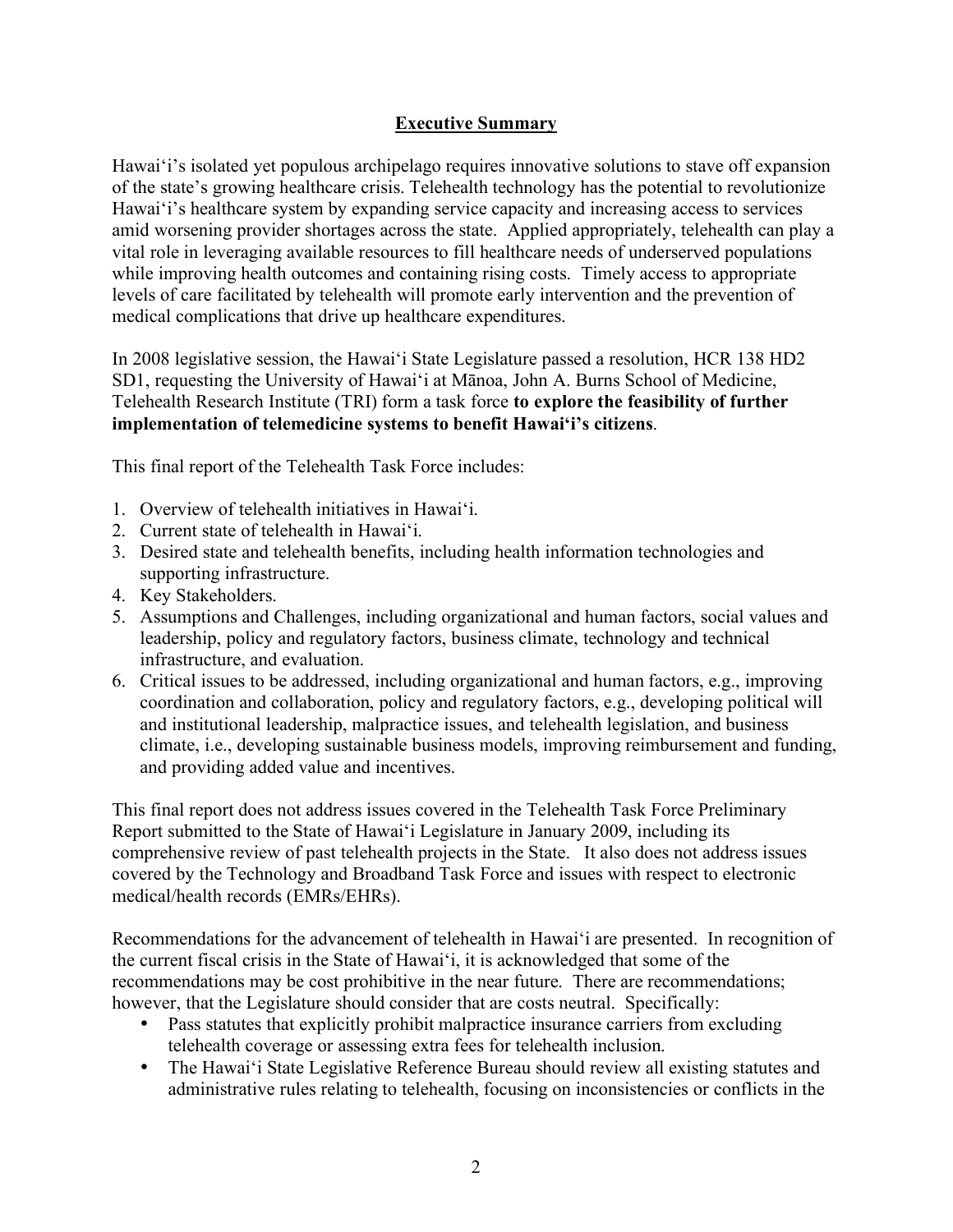existing statues and an analysis of existing statutes as they may relate or impact telehealth.

• Form a Clinical Informatics Task Force to examine issues with respect to electronic medical/health records (EMRs/EHRs).

While telehealth in Hawai'i has made positive strides in the past decade, several remaining barriers and issues need to be addressed to achieve vigorous and broad integration into the healthcare delivery system. Failure to garner a unified effort will prolong system inefficiencies and concomitantly exacerbate an already serious trend in provider shortages. It is time to set forth a bold new vision for greater efficiency in the state's healthcare system through innovative and forward thinking models of healthcare delivery.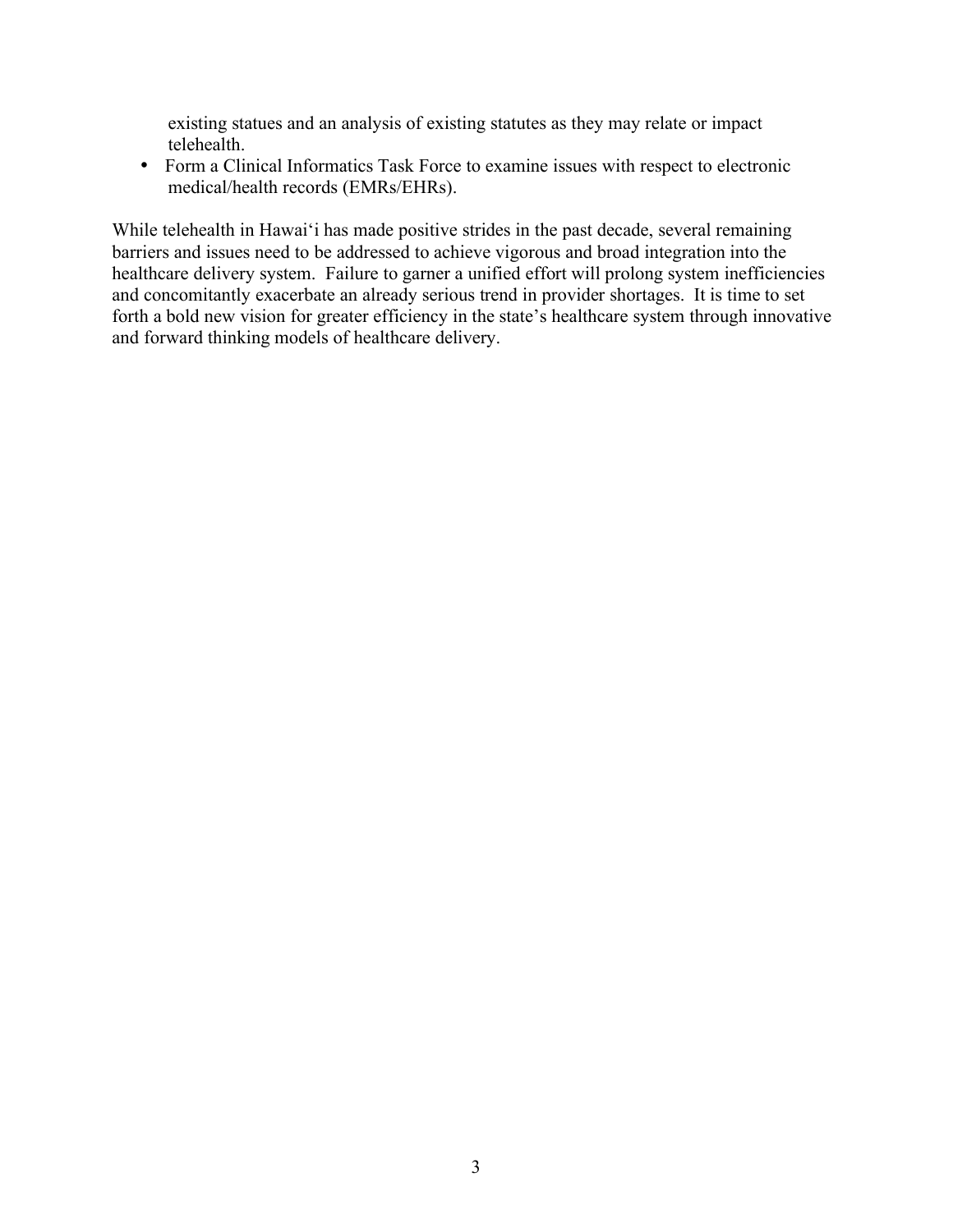## **Table of Contents**

| <b>Executive Summary</b>                                                                                              | $\boldsymbol{2}$ |
|-----------------------------------------------------------------------------------------------------------------------|------------------|
| <b>Table of Contents</b>                                                                                              | 4                |
| Overview of Telehealth in Hawai'i                                                                                     | 5                |
| <b>Current State of Telehealth in Hawai'i</b><br><b>Health Information Technologies and Supporting Infrastructure</b> | 6<br>9           |
| <b>Desired Condition and Telehealth Benefits</b>                                                                      | 10               |
| <b>Key Stakeholders</b>                                                                                               | 11               |
| <b>Assumptions and Challenges</b>                                                                                     | 12               |
| <b>Organizational and Human Factors</b>                                                                               | 13               |
| <b>Social Values and Leadership</b>                                                                                   | 13               |
| <b>Policy and Regulatory Factors</b>                                                                                  | 14               |
| <b>Business Climate</b>                                                                                               | 14               |
| <b>Technology and Technical Infrastructure</b>                                                                        | 14               |
| <b>Evaluation</b>                                                                                                     | 15               |
| <b>Critical Issues to be Addressed</b>                                                                                | 15               |
| <b>Organizational and Human Factors</b>                                                                               | 15               |
| <b>Improving Coordination and Collaboration</b>                                                                       | 15               |
| <b>Policy and Regulatory Factors</b>                                                                                  | 17               |
| <b>Developing Political Will and Institutional Leadership</b>                                                         | 17               |
| <b>Malpractice Issues</b>                                                                                             | 18               |
| <b>Telehealth Legislation</b>                                                                                         | 19               |
| <b>Business Climate</b>                                                                                               | 19               |
| <b>Developing Sustainable Business Models</b>                                                                         | 19               |
| <b>Improving Reimbursement and Funding</b>                                                                            | 23               |
| <b>Providing Added Value and Incentives</b>                                                                           | 24               |
| <b>Summary</b>                                                                                                        | 24               |
| <b>References</b>                                                                                                     | 26               |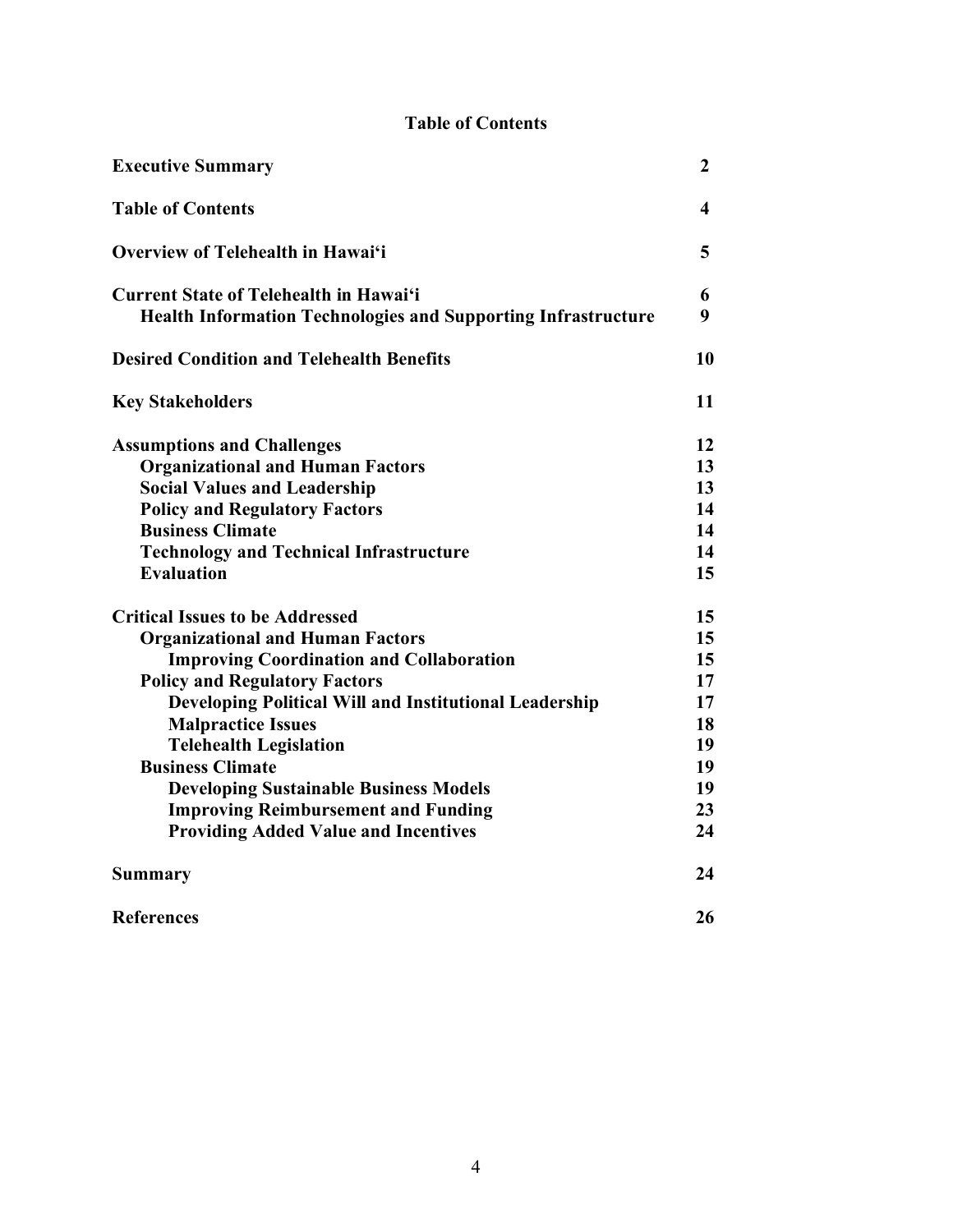#### **1. Overview of Telehealth in Hawai'i**

Throughout history, as new technologies have emerged and afforded people the ability to send information across distances, it was not long before these capabilities were applied to the most basic need of all: maintaining health. Since the inception of telecommunications technologies within the medical and healthcare milieu, the interface between provider and patient has undergone a revolutionary transformation as exemplified in patient referral services, consumer medical education, patient consultations, and remote patient monitoring.

By definition, telehealth relies on implementation of technology solutions to deliver healthcare. Telehealth has the potential to reduce geographic, social and time barriers. It is not a medical specialty in and of itself. Telehealth is a tool for the delivery and receipt of healthcare services. The terms "telemedicine" and "telehealth" are often used interchangeably, although a distinction is made between the two terms by the American Telemedicine Association:

"Telemedicine" is the use of medical information exchanged from one site to another via electronic communications to improve patients' health status. Closely associated with telemedicine is the term "telehealth" which is often used to encompass a broader definition of remote healthcare that does not always involve clinical services. Videoconferencing, transmission of still images, e-health including patient portals, remote monitoring of vital signs, continuing medical education and nursing call centers are all considered part of telemedicine and telehealth. (www.americantelemed.org)

For the purposes of this report, the term "telehealth" will be used.

The timing for implementation of telehealth solutions in America has never been more fortuitous. On a national level the healthcare reform movement in 2009 is expected to extend healthcare coverage to an estimated 36 million more Americans, provide affordable healthcare insurance, and require coverage of pre-existing conditions. Healthcare reform legislation will encourage and impact change to include the use of new technologies. Additionally, with the graying of America's baby boomers, the number of people becoming seniors and requiring care is increasing exponentially. At the same time, the country is dealing with one of the most tenuous financial crises since the great depression.

Telehealth provides a valuable alternative to building additional long term care facilities by allowing the aged and chronically ill to remain in their homes longer, using remote monitoring to deliver healthcare services in the home. As well, telehealth offers high-tech solutions to expand provider capacity amid a worsening shortage of specialists. Through interactive audio-visual telecommunication critical care providers are able to deliver specialty services to multiple sites from a single hub.

Telehealth also provides a vital means to supplement healthcare services in underserved areas. The disparity in access to healthcare services is especially worrisome on the neighbor islands. AARP Hawai'i reports: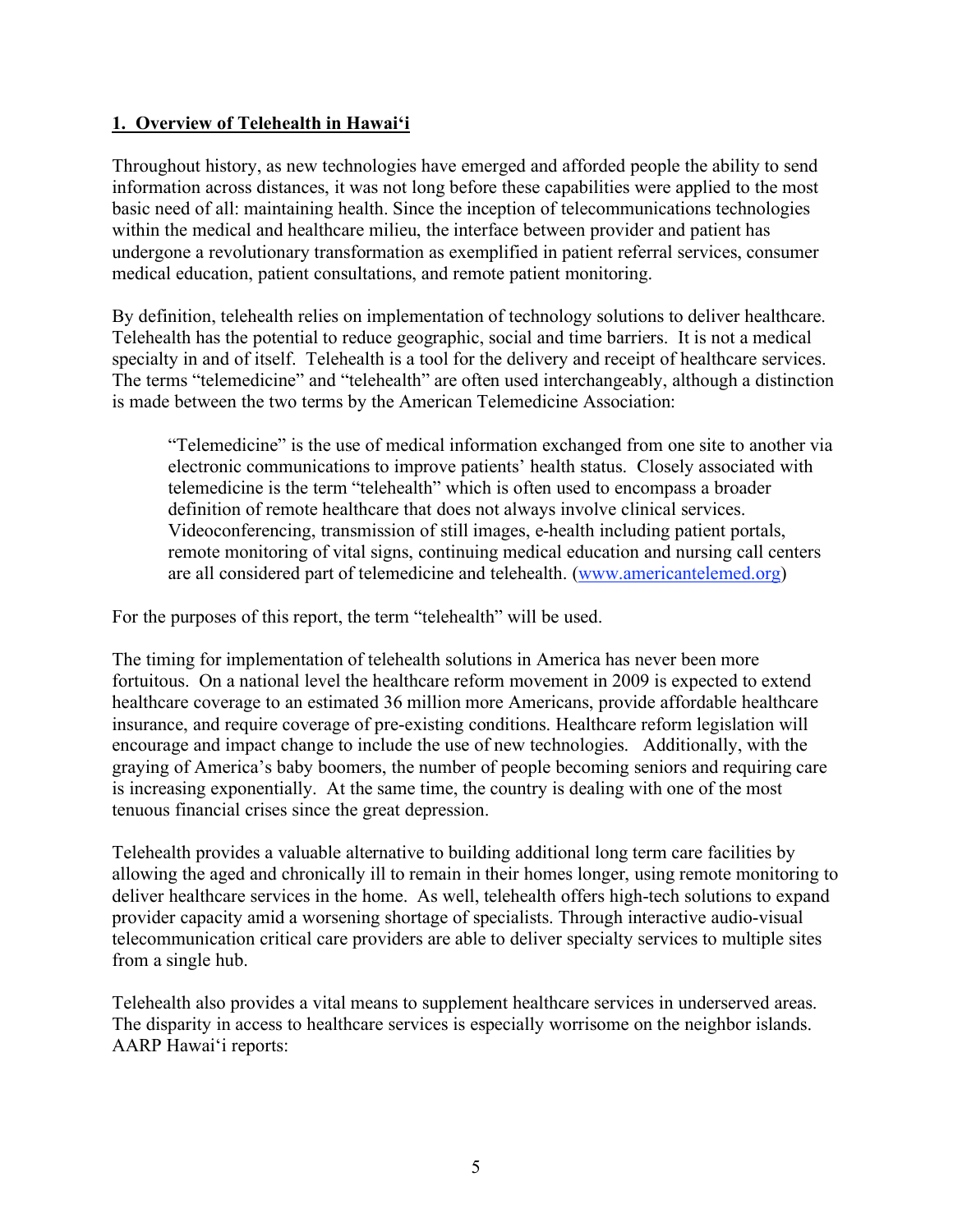"Over a third of self-reported registered voters age 18+ say that they have traveled off island to receive health care services because such services were not available in their community. Respondents in Hawai'i County-Kona and Hawai'i County-Hilo, Maui County and Kaua'i County are much more likely to have traveled off island for medical care than those from the City and County of Honolulu." (2008 Hawai'i Health and Long-Term Care Survey, AARP, March 2008)

The urgency to improve access to essential healthcare services on the neighbor islands extends beyond the inherent benefits of maintaining a healthy resident population. Access to quality healthcare services impacts a community's economic health as well. Meeting basic healthcare needs affects each county's ability to attract and retain top talent. On the Big Island, for example, availability of healthcare services has not kept pace with planned and anticipated growth in the state's notable astronomy program and the presence of world class scientists. There is a critical need to expedite design and implementation of suitable healthcare delivery models for Hawai'i's unique social, cultural and geographic features.

Telehealth does not function in a vacuum. It is a multifaceted system involving an array of components, such as technical capabilities, healthcare provider involvement, and service reimbursement. Each of these areas has dependencies upon other components to efficiently function as a system of healthcare delivery. Overcoming resistance to change and other human factors are the biggest challenges to telehealth acceptance and integration on a broad scale as it is with implementation of all new technologies.

### **2. Current State of Telehealth in Hawai'i**

In November 2008, the Telehealth Task Force Preliminary Report documented 44 telehealth projects in various stages of development in our state's healthcare or educational systems. Detailed summaries of these projects can be found on the Hawai'i Telehealth Collaborative website (www.hawaiitelehealth.net). Over \$74.4 million 'hard dollars' were spent for 24 of those projects; an undetermined amount of in-kind expenditures is also associated with these projects. Virtually all of the funds paying for telehealth delivery have been through grants or a redirection of existing resources. Reimbursement for telehealth delivery is negligible in Hawai'i, despite the availability of coverage codes and quantitative proof that delivering healthcare services via telehealth saves time and money.

The more than 40 telehealth startups over the last ten or so years, albeit with varying levels of success, represents a genuine interest in the local community to leverage emerging technologies to fill population needs. Just recently, the Hawai'i Tribune-Herald (November 8, 2009) reported:

"OHA grant supports Hui Mālama Ola Nā 'Ōiwi: \$98K will boost rural health care via telemedicine links...to support expansion of health care services through telemedicine to rural locations. The OHA funding will be used for infrastructure and equipment to build a telemedicine network connecting the Hui Mālama Ola Nā 'Ōiwi Primary Care Clinic with each of its existing satellite sites in Hilo, Pāhoa, Na'alehu, Captain Cook and Waimea…Accessibility to health care on the island remains a huge disparity for the island's Native Hawaiian population."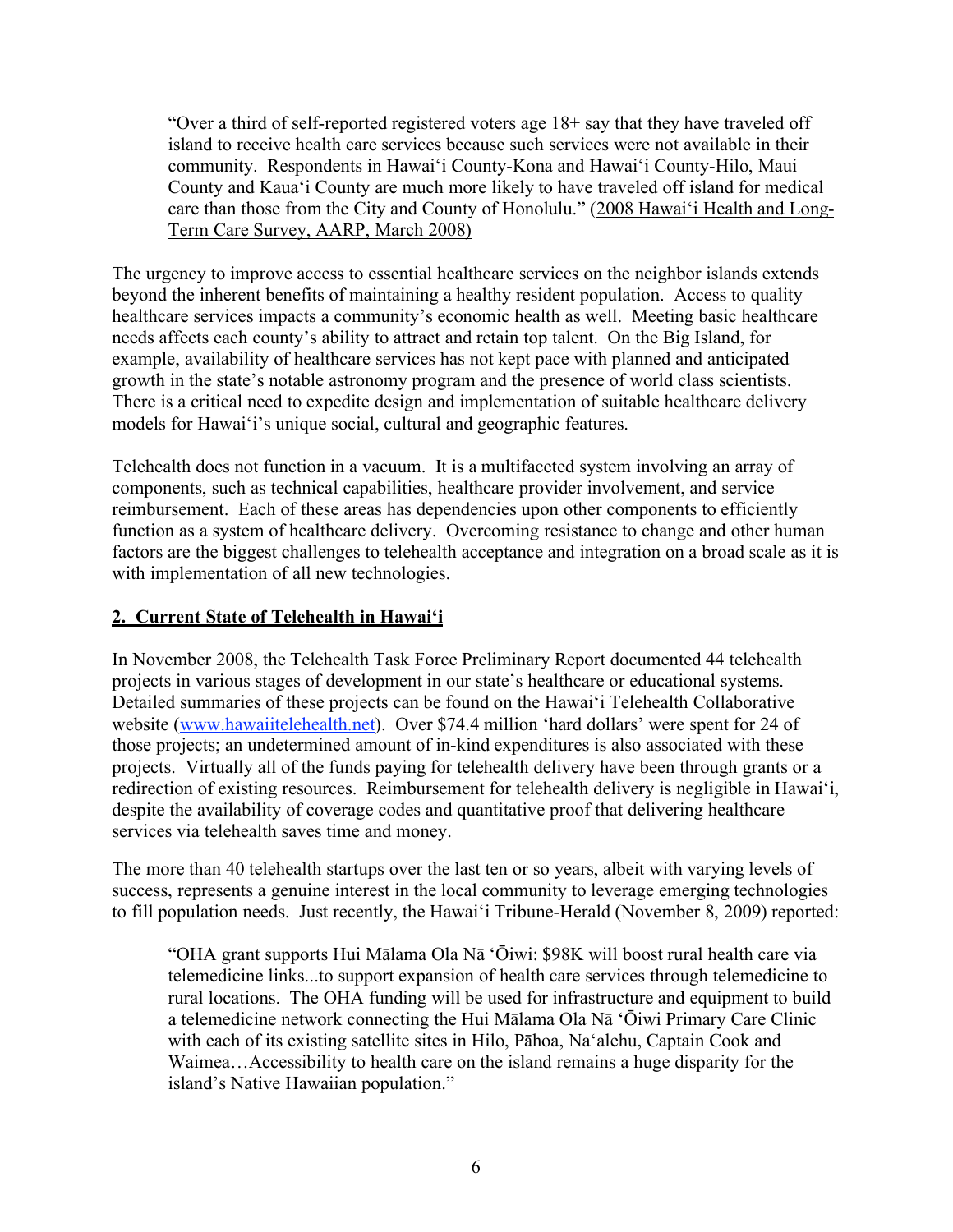There have been a variety of successful and deployable models and protocols for telehealth in Hawai'i. Telehealth technologies have been utilized in Hawai'i to provide health care services in genetics, fetal monitoring, orthopedics, dermatology, chronic disease management (e.g., diabetes and heart disease), psychiatry, and nutrition. Telehealth has been successfully used for follow-up visits, triage, care coordination, and specialist consultations. Several projects that exemplify the current state of telehealth in Hawai'i are detailed below.

#### Project #1: In-Person and Telehealth Outreach Genetics Consultations

Provider/Champions: Sylvia M. Au, M.S., CGC, State Genetics Coordinator, Hawai'i Department of Health

Timeframe: November 2005 to current

Summary: In-person and telehealth outreach activities reached 303 patients on seven island locations through one-one-one telehealth connections and through 42 clinics. Reasons for the referrals to the project were varied and included chromosome abnormality, single gene disorders, metabolic conditions, and dysmorphology.

Results: In post project evaluations, patients overwhelmingly agreed that this method of outreach allowed them access to care in a convenient manner, i.e., avoiding costly travel, child care, and loss of income from missing work. The families were pleased and felt confident with the information and advice they had received through the project.

#### Project #2: Shriners Telemedicine Program

Provider/Champions: Shriners Hospital: Dr. Craig Ono, Assistant Chief of Staff and Jana Lindsey, Telemedicine Coordinator, Shriners Hospitals for Children, Honolulu.

Timeframe: 1998 to current

Summary: To increase patient care access, enhance care coordination and provide healthcare education and training. Also, to improve efficiency and efficacy for the patients it serves, the community, the hospital and the Shriners organization.

Results: Telemedicine Program has advanced from a Harry and Jeanette Weinberg Foundation grant funded program to a fully budgeted program at Shriners. The program includes two clinics per month with up to 15 patients per clinic. Clinics are held at the following locations: Child & Family Services sites on Maui, Hilo, Kona, and Kaua'i; Na Pu'uwai sites on Moloka'i and Lāna'i; Hawai'i Health Systems Corporation (HHSC): Hilo Medical Center and Moloka'i General Hospital; American Samoa: LBJ Tropical Medical Center; Guam: University of Guam/PEACESAT, Guam Public Health, Guam National Guard; Federated States of Micronesia: Chuuk, Yap, Kosrae, and Pohnpei; Republic of the Marshall Islands: Ebeye; Commonwealth of the Northern Mariana Islands: Saipan Community Clinic; Shriners Hospitals in Northern California via UC Davis.

#### Project #3: Tele-Monitoring Home Health and Remote Patient Monitoring for Medically Fragile Patients

Provider/Champions: Dr. Daniel C. Davis, Jr., Clinical Associate Professor, John A. Burns School of Medicine, University of Hawai'i at Mānoa, Queen's Medical Center, and Interactive Care Technologies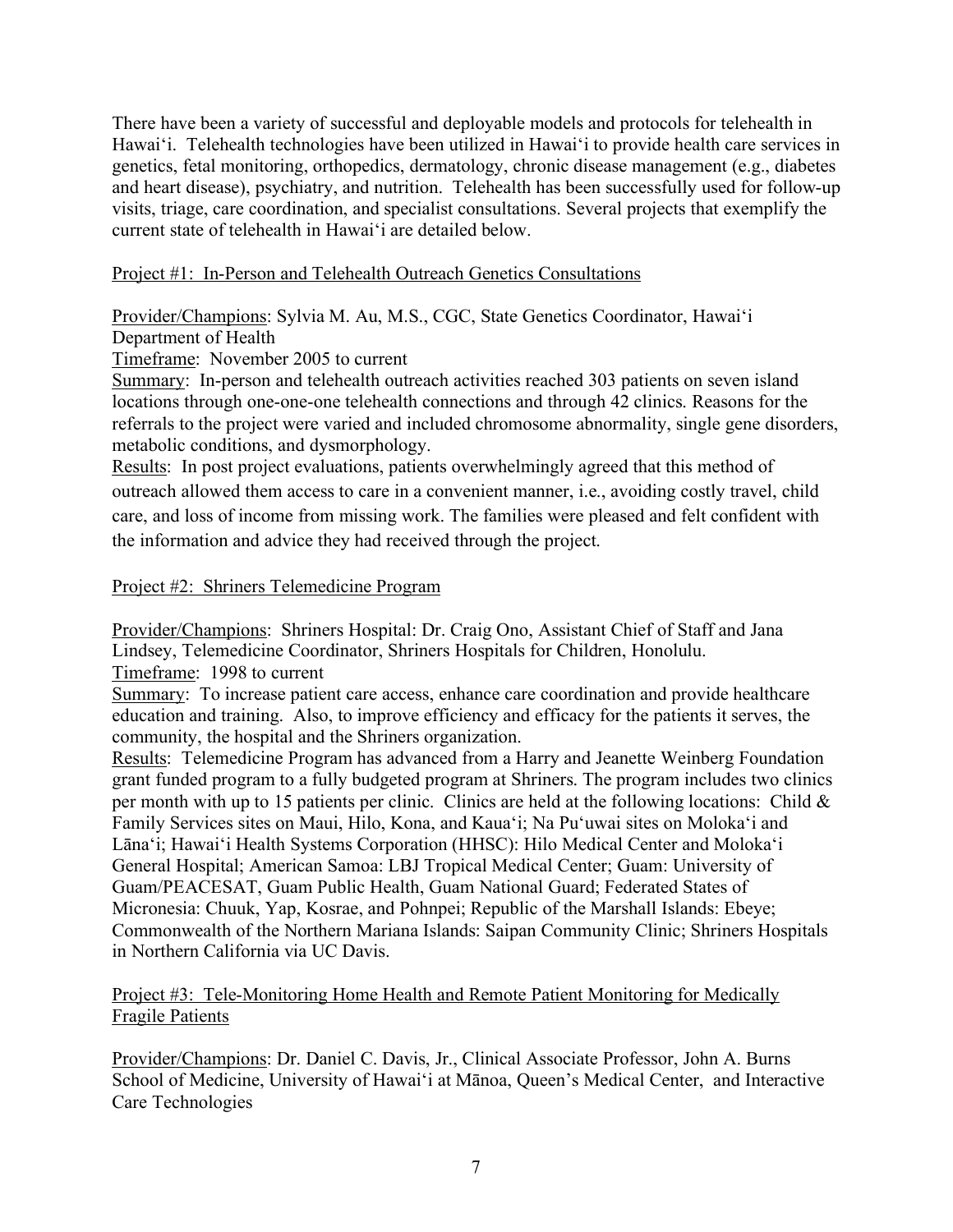#### Timeframe: Early 2000s to current

Summary: Uses easy and effective one button telemedicine for the medically fragile patient in the private home, foster home, nursing home, or any location outside of the hospital. Unlike hardware-centric video conferencing, iCare Video HousecallTM, care management application, creates a turn-key telehealth system that will able clinicians to examine, manage, monitor, and coach high risk patients and care givers in any remote care site. The clinician uses a PC to remotely control the entire patient monitoring devices and records and communicates the data, voice and video results via the web.

Results: More accurate assessment of remote patients, earlier and safer discharge of complex patients, increased confidence in ability to participate in self-care and self-improvement, enhanced patient safety with "just-in-time" coaching, reduction in hospital days for high risk populations, consistent quality of care across populations and providers, reduced absenteeism from family illness burden, and lower health care costs.

#### Project #4 Tele-psychiatry

Provider/Champions: Department of Psychiatry, John A. Burns School of Medicine, University of Hawai'i at Mānoa, Queen's Medical Center, Hawai'i Department of Health, and Hawai'i Department of Human Services

Timeframe: January 2009 to current

Summary: The Department of Psychiatry provides behavioral health services in partnership with rural primary care and behavioral health providers. Psychiatrist and researchers from the department, together with state and private partners developed service and research models allowing improved access to behavioral health care, while providing work force development (training of psychiatric residents through service-learning) to encourage future psychiatrist to practice in rural areas.

Results: The Department of Psychiatry in collaboration with its partners developed servicelearning programs on the islands of Hawai'i, Maui and Moloka'i. Approximately 450 behavioral health visits have been provided through the partnership with the DOH Child and Adolescent Mental Health Division and DHS. Future partnerships include the new University of Hawai'i Family Medicine Clinic located in Hilo. Tele-psychiatry is being added to the resident curriculum.

#### Project #5 HMSA Online Care

#### Provider/Champions: Hawai'i Medical Service Association (HMSA) in conjunction with American Well

Timeframe: January 2009 to current

Summary: HMSA Online is a telehealth program designed to improve access to care for patients in Hawai'i, especially those who reside in rural or isolated areas of the state. Using a computer or telephone, patients can have access almost immediately to a physician. Physician through a web based program that allows video conferencing, telephone consultation and on online chat. Results: To date, HMSA Online has had several thousand patient encounters focused primarily on acute care problems. The program is expanding into chronic care follow up and specialty care.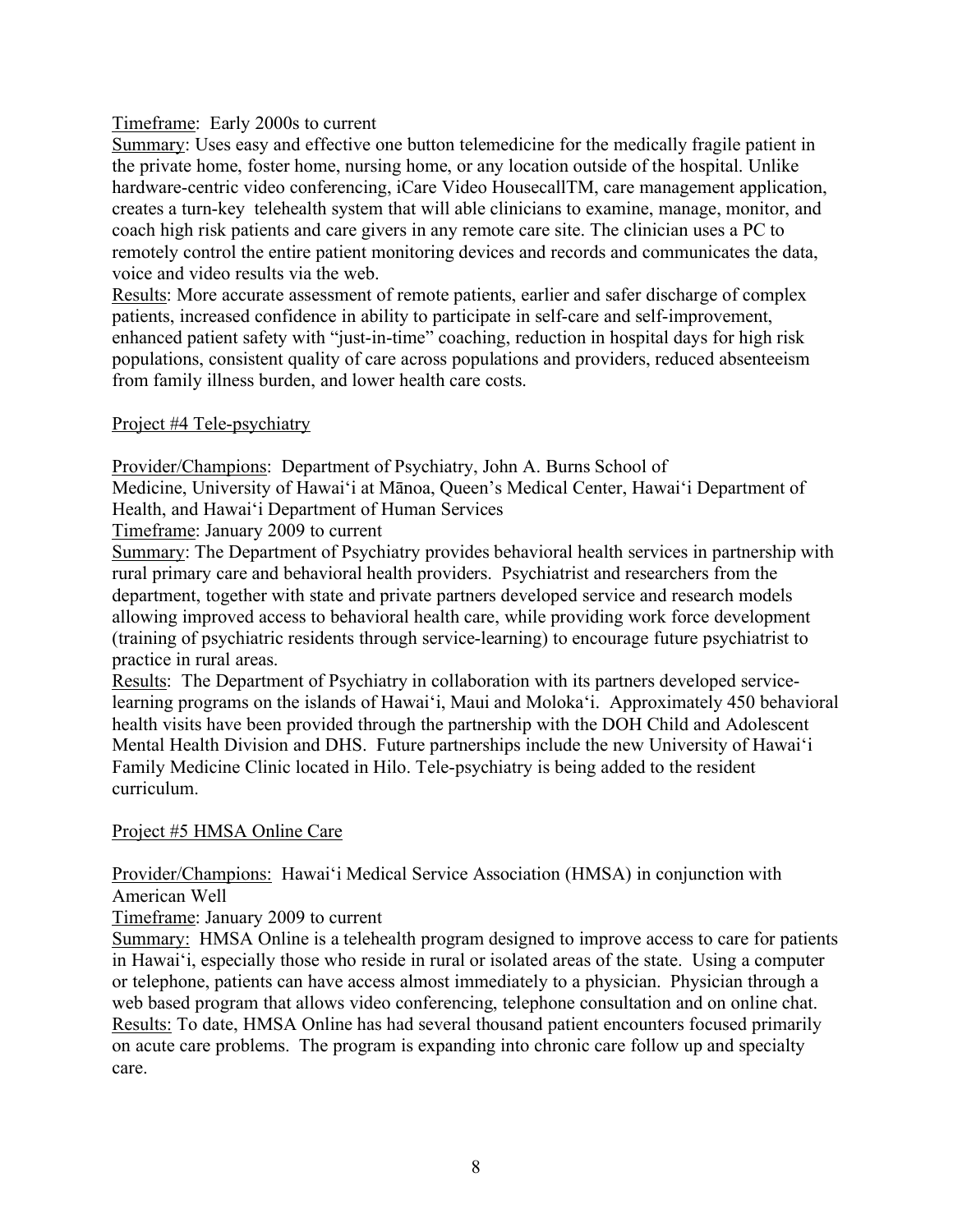Telehealth activities gain coordination in Hawai'i through organizations, such as, the Pacific Island Chapter of the American Telemedicine Association (PICATA) and the Hawai'i Telehealth Collaborative. PICATA has paved the way for telehealth adoption and expansion in Hawai'i and throughout the Pacific Basin and Pacific Islands. With its diverse and unique membership, as well as, its large constituency base on local, national, and international levels, this alliance of medical, technological, educational, and healthcare professionals has led, facilitated, educated, advocated, and supported the initiatives of telehealth since 2000.

The Hawai'i Telehealth Collaborative was formed in the spring of 2007 with the support of the HMSA Foundation. Membership is composed of representatives from the University of Hawai'i at Mānoa Telehealth Research Institute (TRI), University of Hawai'i Telecommunications and Information Policy Group (TIPG), Hawai'i Medical Service Association (HMSA), Queen's Medical Center, Hawai'i Pacific Health, Shriners Hospitals for Children, PICATA, MedQuest, Hawai'i Health System Corporation (HHSC), State of Hawai'i Department of Health (DOH), Hawai'i Primary Care Association, and MauiAgeWave. Its mission has been to form a collaborative organization that can provide synergy, assist in seeking funding, address issues related to policy, legislation and re-imbursement, and provide some assurance of sustainability of telehealth programs.

When key stakeholders are brought together meaningful dialogue can occur regarding the supportive infrastructure, legislation and financial incentives needed for telehealth to flourish. For Hawai'i's telehealth delivery to become meaningful, lawmakers, physicians, third-party payers, and health care institutions must work together to address the barriers to telehealth adoption. Telehealth can decrease health disparities by improving healthcare access, containing cost, and enhancing quality of care. Telehealth must become a priority in healthcare reform. It is time to move past pilot projects and embrace the value of telehealth in terms of dollars saved and improved care.

#### Health Information Technologies and Supporting Infrastructure

The Telehealth Task Force recognizes and supports the importance of broader health information technology (HIT) initiatives occurring simultaneously. Although telehealth applications integrate health practices, services, and business with technology, it is impossible to delineate telehealth from HIT efforts such as electronic medical records, data warehouses, disease registries, and electronic prescribing. HIT provides information sharing between providers and patients regardless of location. HIT may be coupled with video-conferencing, e-mail, photographs, or other communication modalities. With a focus on the future, this report addresses the policy and clinical issues that arise from adoption of technologies and looks for ways to advance telehealth in a complimentary and seamless way with other HIT initiatives.

The Task Force acknowledges that without the infrastructure for sharing medical information, patient records, and billing information between providers, telehealth services will not be widely adopted nor sustained. Developing scalable and interoperable electronic health records, personal health records, and health information exchange systems is a major challenge and necessary for realizing the full potential of telehealth in improving quality of health care.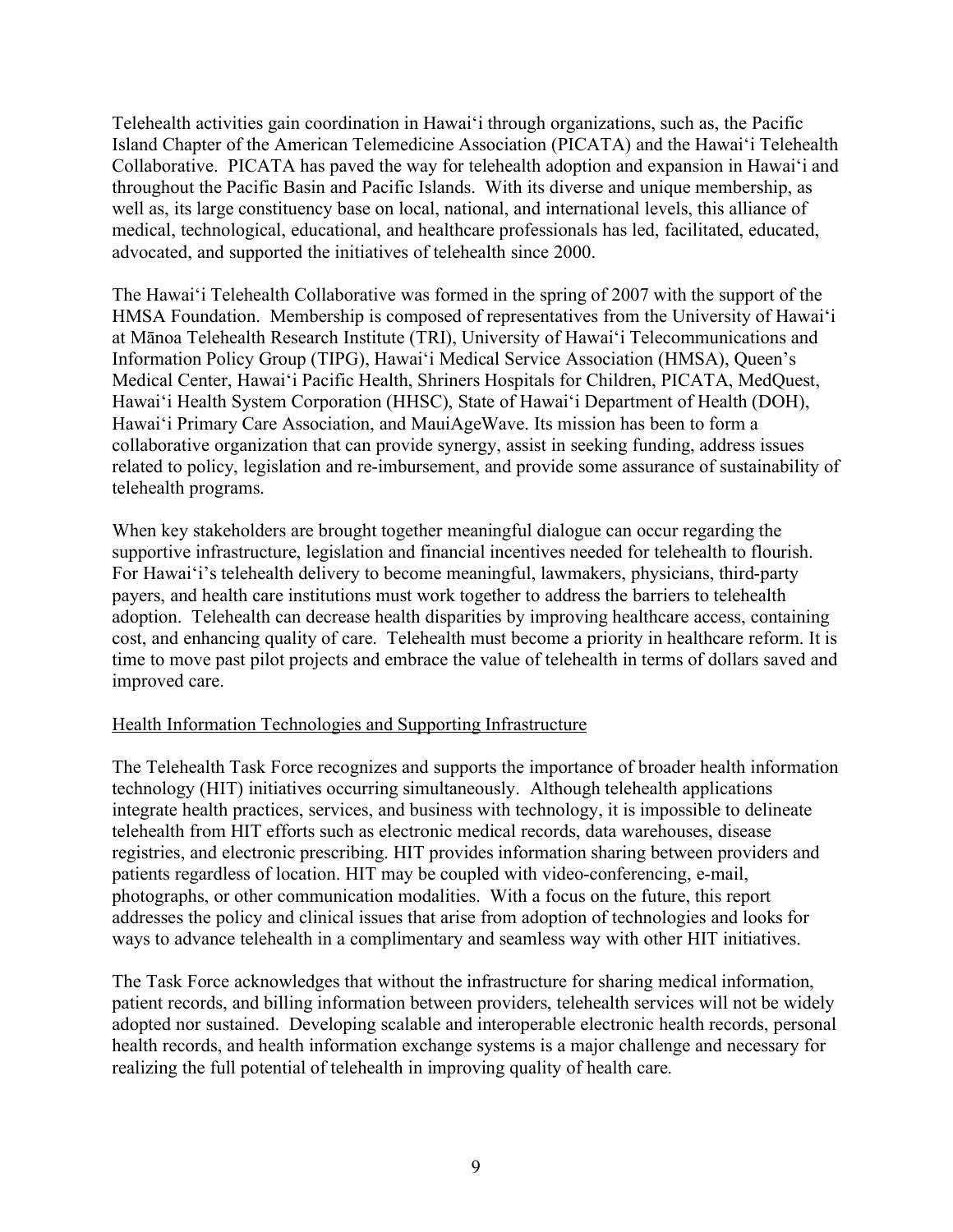The telecommunication network infrastructure is an essential foundation that supports other HIT applications. Although HIT encompasses a broad range of varying technologies and services, it may be compartmentalized in the following applications and systems: financial and management information systems (e.g., general ledger, billing, remuneration); clinical information systems (e.g., chart management, case management, prescriptions, and laboratories); clinical telemedicine systems and technologies (e.g., primary care, tele-radiology, tele-cardiology); health and medical education (e.g., continuing medical education, grand rounds); and patient and community information (e.g., public health information).

Recent developments with respect to HIT and of relevance to Hawai'i are:

- In 1999 and 2004, studies by the Institute of Medicine call for electronic health records and health information sharing to reduce medical errors and improve health care services.
- In 2004, President Bush issues an Executive Order for interoperable electronic health records by 2014.
- In 2009, the American Reinvestment and Recovery Act (ARRA) was enacted, including the Health Information Technology for Economic and Clinical Health (HITECH) Act to advance health information technology, improve quality of care, and establish a foundation for health care reform. HITECH provides for development of standards for nationwide health information exchange. It provides \$20 billion in HIT infrastructure and incentives for HIT adoption by health care providers. It also strengthens federal privacy and security law protecting health information. "As a result of this legislation the Congressional Budget Office estimates that approximately 90 percent of doctors and 70 percent of hospitals will be using comprehensive electronic health records within the next decade.[i]"
- The Office of the National Coordinator for Health Information Technology (ONC) under the US Department of Health and Human Services is charged with coordinating the overall effort to implement a nationwide health information technology infrastructure for health information exchange. HITECH authorizes the Centers for Medicare and Medicaid Services (CMS) to administer incentives to eligible health care providers for meaningful use of electronic health records. It also authorizes several new grant programs to support and facilitate the adoption and use of electronic health records, health information exchanges, and workforce development.
- The Hawai'i Health Information Exchange (HHIE) was designated in September 2009 as Hawai'i's State Designated Entity (SDE) for Health Information Exchange (HIE). Although Hawai'i has a strong interest in HIE, the state does not yet have a comprehensive health information exchange plan in place. HHIE is finalizing the state HIE strategic and operational plans and seeking federal funds to accomplish this important first step. Despite independent initiatives in telehealth and electronic health record (EHR) implementation, very little electronic health data are exchanged in Hawai'i. These independent e-health activities and efforts result in lack of coordination among providers (even for those with EHRs), duplication of effort, diminished continuity of care, and increased healthcare cost.

Despite the challenges since the inception of telehealth, solid HIT and telecommunications infrastructure has been developed and there are organizations and people committed to supporting the advancement of telehealth in Hawai'i. The state's telehealth and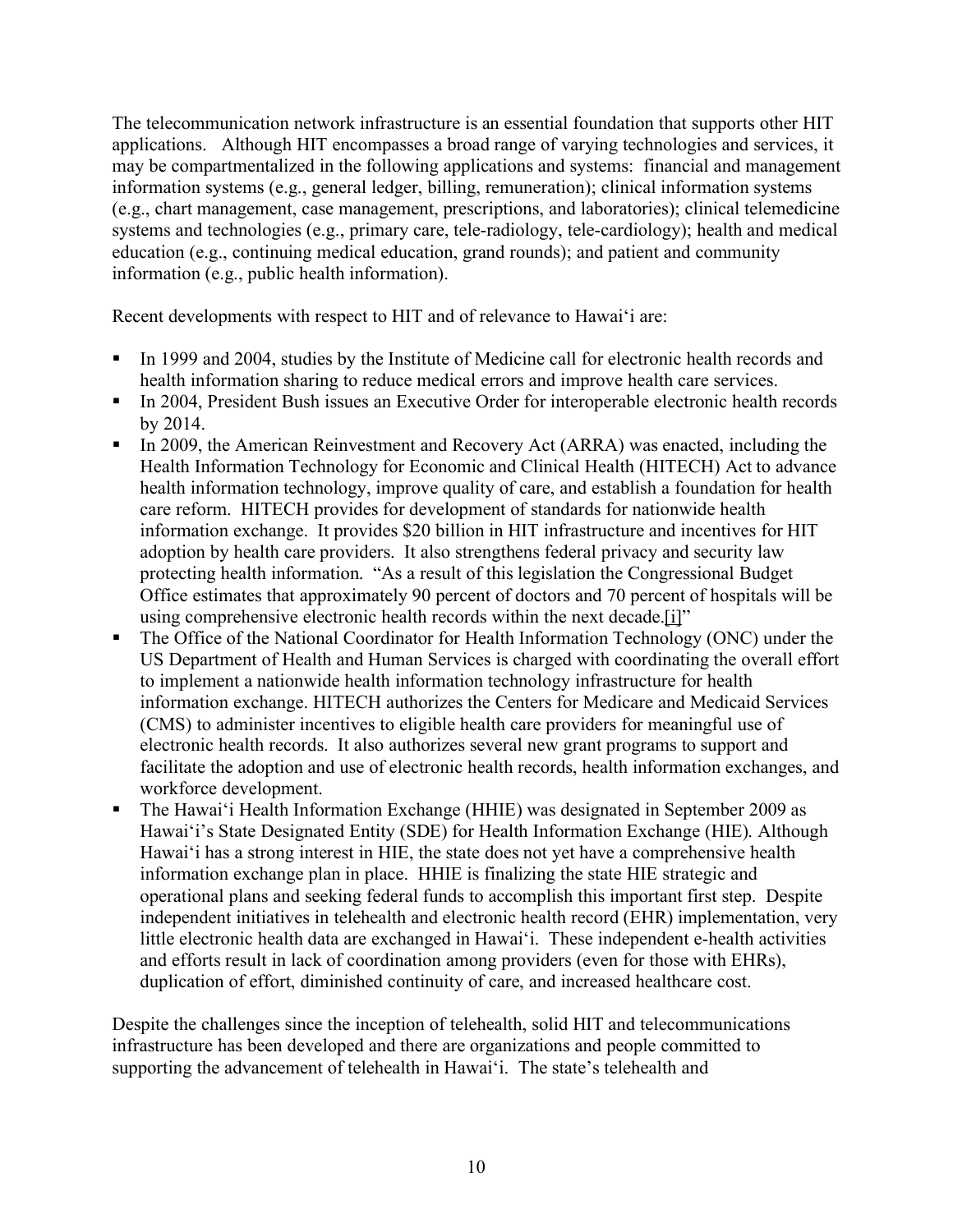telecommunications infrastructure, however, must be improved to support and sustain projects after initial startup which is often funded through grants.

## **3. Desired Condition and Telehealth Benefits**

Telehealth, while not a panacea for all of the challenges facing modern health care systems, has a substantial and ever-expanding potential to revolutionize the ways in which people receive medical care. In addition, telehealth can contain costs, manage chronic diseases, and prevent secondary complications**.** Harnessing telehealth technologies to decrease health disparities by increasing healthcare access, containing cost, and enhancing quality of care must become the priority in healthcare reform.

Through the implementation of a variety of technological systems; electronic medical record, point of care devices, telehealth, telephony and e-learning the State of Hawai'i can improve health outcomes, as well as, our economy by embracing and encouraging the use of telehealth technologies. Innovative solutions are available and ready for a broader adoption. Medical reimbursement at the national, state, and local levels must be improved for telehealth to become an integral part of healthcare delivery. The future of successful telehealth in Hawai'i rests in creating and sustaining an infrastructure that supports mainstream delivery of home telehealth and remote monitoring, e-health and patient portal applications, personal health records, interactive internet technologies, wellness, and monitoring devices.

A major goal of telehealth is to overcome time and distance barriers, delivering health services and education to patients in their communities. Ideally, the increased adoption and use of telehealth applications will benefit Hawai'i by:

- Increasing patient access to all types of care, including primary, specialty and subspecialty care.
- Ameliorating the shortage of healthcare providers in certain geographic areas.
- **Providing opportunities for frequent or rapid intervention (when necessary) as a result of** more timely monitoring of the patient's health.
- Avoiding unnecessary hospital admissions and physician office visits and avoiding or delaying nursing home admissions.
- Recruiting and retaining healthcare providers to work in rural areas by making subspecialty decision support readily available to primary care providers who would otherwise lack it
- Reducing or eliminating travel costs and other associated expenses, including childcare and time off work, for patients; Reducing or eliminating travel costs for providers
- Improving productivity and quality of care delivery by providing a conduit for clinicians to share skills and expertise, including supervising other health care providers remotely
- Reducing healthcare disparities between urban and rural areas.
- Creating revenue streams for care delivery organizations (CDOs) which can offer new medical services.
- **Promoting patient centric care that is culturally sensitive by taking the care to the patient and** increasing the availability of language translators.
- Increasing the use of remote monitoring and home care.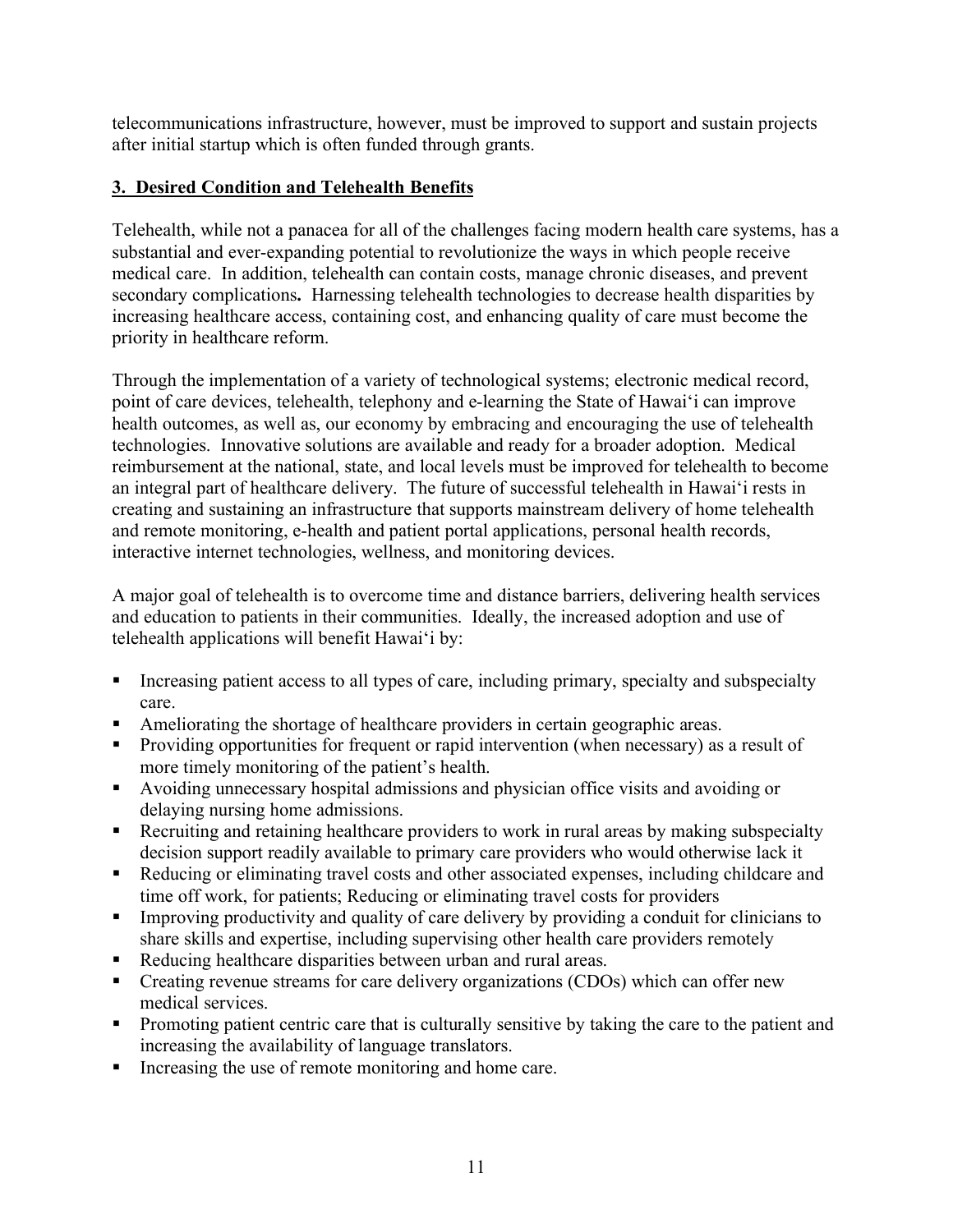## **4. Key Stakeholders**

Stakeholder buy-in, as well as continual commitment and support is extremely important to the success of any program/project. Telehealth is no different in this aspect. However, a successful telehealth program cannot function in a vacuum or be a silo. Rather than functioning within a single organization, it involves processes which are integrated within the entire healthcare system and involves many categories of stakeholders, such as:

Service Recipients

- $\blacksquare$  Patients & Families
- Healthcare Providers
- Service Providers
- Healthcare providers (e.g. private physicians, allied healthcare providers, etc.)
- CDOs, e.g., community health organizations, medical executives, individual/small hospitals, home health agencies, etc.

Payers

- 3rd party payers (e.g. HMSA, Kaiser, HMAA, Evercare, etc.)
- $\blacksquare$  CMS (e.g. Medicaid & Medicare)
- **Tax Payers**
- Funders (e.g. Foundations, HRSA, RUS, USDA, etc)

**Organizations** 

- Healthcare Associations (e.g. AAP, HMA, Native Hawaiian Health Systems, etc.)
- Telehealth and Health Informatics Associations (e.g. ATA, HIMSS, etc.)
- Policy and Regulatory Infrastructure
- Government agencies at the county, state, and national level (e.g., State of Hawai'i, DHHS, etc.)
- Licensing Board
- Accrediting Organizations (e.g. The Joint Commission, DOH, etc.)

Technical Infrastructure

- Technology Vendors (e.g. Tandberg, Hawaiian Telcom, etc.)
- Telecommunication Networks (e.g. State Telehealth Access Network, Oceanic, etc.)
- Universities (e.g. University of Hawai'i at Mānoa John A. Burns School of Medicine, University of Hawai'i at Manoa School of Nursing and Dental Hygiene, etc.)

Telehealth is a multifaceted system which requires an array of components (i.e. technical capabilities, healthcare provider involvement, service reimbursement, etc) to be functional and sustainable. It also requires the knowledge and expertise (e.g. technical, clinical, administrative, financial, regulatory, etc.) from multiple professions.

For Hawai'i's telehealth delivery to advance, key stakeholders must address the barriers. Currently, Hawai'i does not have a neutral platform for these stakeholders. Since many of these are competitors, developing a working relationship based on trust is a challenge. There is, however, a strong interest among the various stakeholders to identify a solution to the worsening problem of the healthcare provider shortages, healthcare disparities/inequities, and increasing cost. This crisis has facilitated meaningful dialogue among key stakeholders regarding what needs to be done to create an environment in which telehealth efforts can flourish. More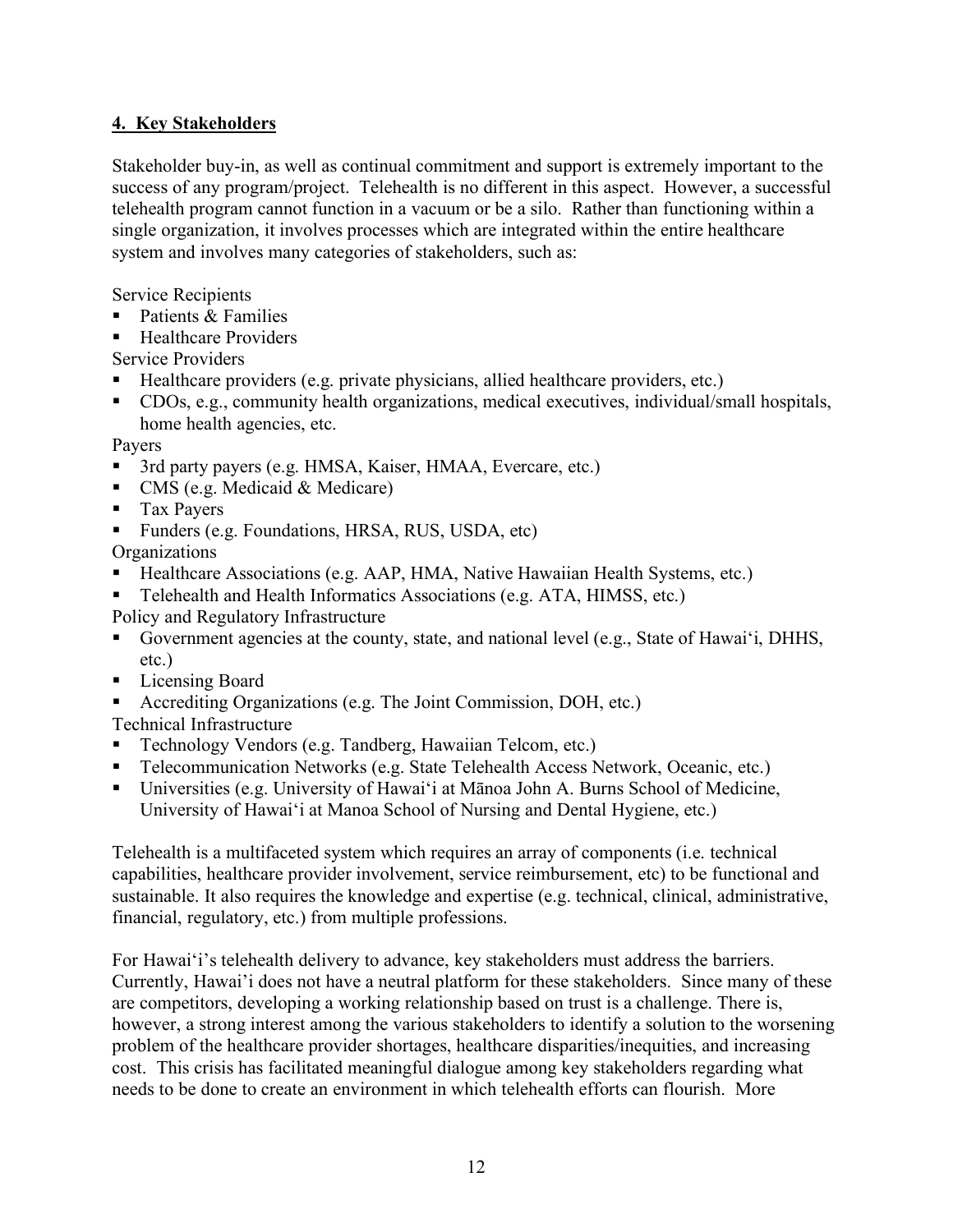collaboration, however, is needed to move forward and optimize the full potential of telehealth in addressing Hawai'i's healthcare needs.

## **5. Assumptions and Challenges**

The State of Hawai'i Strategic Plan for Telehealth sets outcome oriented near- and long-term goals based on the assumptions that have been identified through findings from the November 2007 Telehealth Symposium, subsequent Task Force and Collaborative meetings, surveys and input from stakeholders. The current state of telehealth activities in Hawai'i continues to prevail because of interrelated social and technical challenges as outlined in this report. The Strategic Plan is based on these fundamental assumptions. To assure relevance of the plan, in this constantly changing environment for telehealth, we must continue ongoing reviews of these assumptions in relation to our goals.

Technologies and processes must be reliable, enhance efficiency, and be cost-effective. Benefits (to individual patients, physicians and systems) in terms of patient care, process efficiency, and financial return must be large enough to overcome the risks and hassles of new technology adoption. In the words of technology consultant Gartner, Inc.:

"CDOs [care delivery organizations] must view telemedicine as a potential opportunity and threat and must review each telemedicine application in terms of its relevance to their core business. They should stop piloting and start deploying telemedicine applications when the quality of care is equal to face-to-face care, cost savings can be expected, and there is a clear business need." (Edwards, et al, 2009).

Several challenges hold back the widespread adoption of telehealth applications. The following are gathered from Gartner recommendations as well as stakeholder input and lessons learned from past and present telehealth projects in Hawai'i. (Report to the 2009 Legislature, 2008).

#### Organizational and Human Factors

- At the individual level, human factors to be overcome include general fear, resistance to change, and workflow issues, as well as economic factors such as increased workload, lack of increased compensation and/or uncertain reimbursement.
- At the organizational level, there is need for institutional support, alignment with organizational strategy, and incorporating pilot policies, procedures, and protocols into existing organizational processes. Prior to implementation of telehealth applications an assessment of the clinic workflow is often overlooked. Success of telehealth applications may require new models of staffing, scheduling, and care coordination.
- There is need for dedicated support staff to coordinate activities at both hub and spoke sites to enable telehealth encounters run smoothly. Success is hindered by inadequate staffing (clinical, support, and technical) and workflow (inconveniently located or poorly integrated with normal workflows). Within health care organizations and systems, telehealth will be truly successful when it becomes a routine part of standard operations and not a novel arrangement or special service.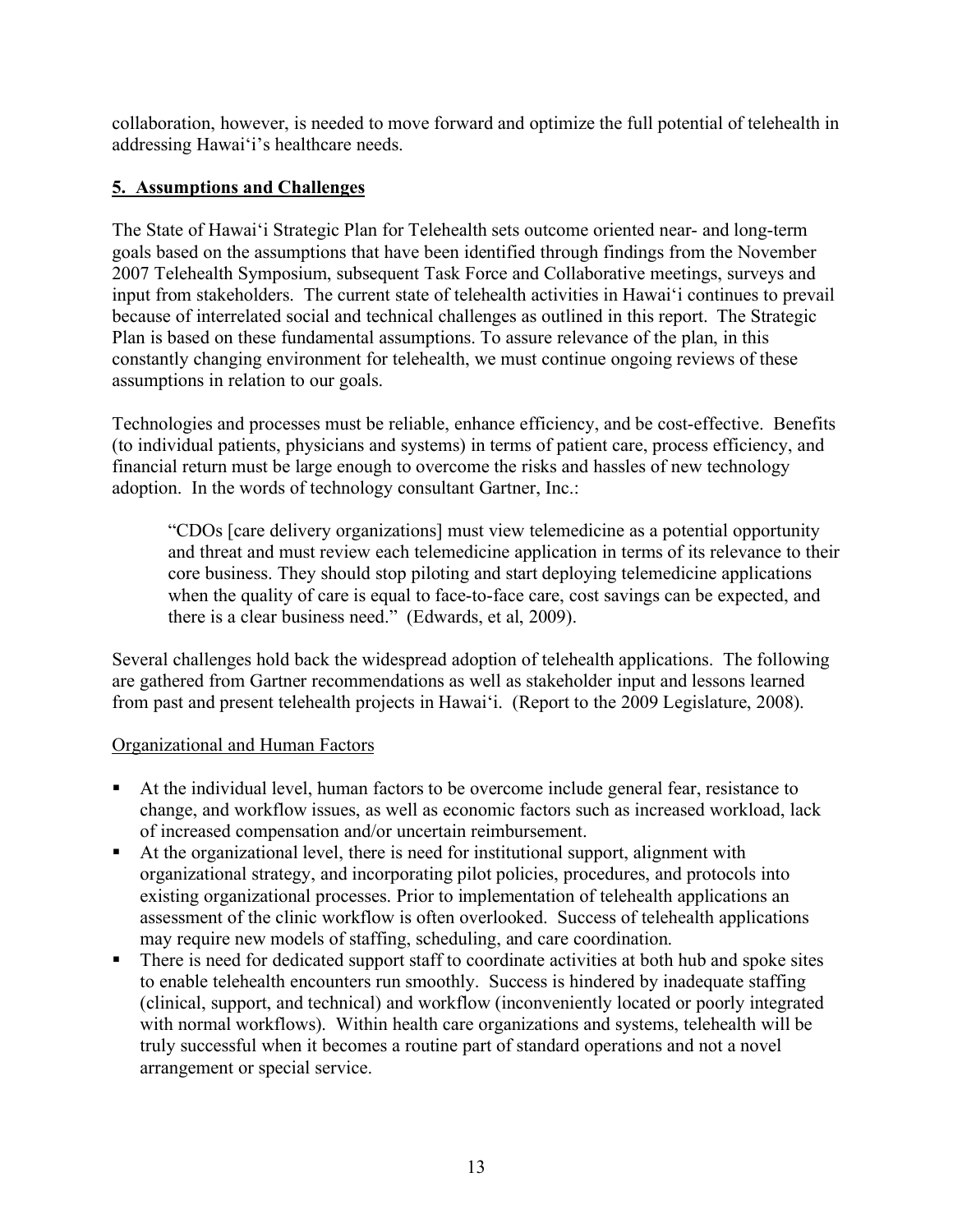- Telehealth involves a combination of clinical, technical, and administrative resources and support. At all three levels, the current workforce lack sufficient knowledge, skills and abilities in telehealth applications, health information technology (HIT), and clinical informatics. Steep learning curves must be overcome with flexible and user-friendly processes, technology, and equipment to encourage use in busy schedules; acceptance and comfort with new technology; and proper training of staff at both hub and spoke sites to include technology, equipment, workflow, and administration.
- Changes in consumer behavior are anticipated as more telehealth services in mainstream medicine demonstrate improved access with appropriate security and privacy.

#### Social Values and Leadership

- Individual telehealth programs have a critical need for physician champions and other project champions, and sustained support by administration and support staff. In turn, this requires strong stakeholder communication, participation, and engagement, and addressing of their needs and concerns during development and implementation.
- There is need to develop and sustain a systematic means to collect data on the measurable value of telehealth to all stakeholders (patients, physicians, organizations, payers, policy makers, educators). Such data are needed to increase stakeholder awareness of the overarching potential benefits, required investments, and policy structure for the transformation of telehealth and health care in Hawai'i. For widespread adoption to occur, policy makers and program planners must address human factors, such as, provider resistance to change and market factors, such as, lack of incentives that promote adoption of telehealth technology and practice.
- There is need to sustain a critical mass of telehealth and HIT stakeholders working together toward common goals of mutual benefit. Such a critical mass is now organizing through partnerships such as the Hawai'i Telehealth Collaborative, Hawai'i Health Information Exchange, Hawai'i State Telehealth Access Network, PICATA, and others.

#### Policy and Regulatory Factors

- **Example 1** Legislation is needed to address national and state laws and policies to revise the definition of medicine to include telehealth activities, and to clarify intents, eliminate discrepancies, consolidate existing telehealth related laws.
- Liability, licensing, accreditation, reimbursement, privacy, and data protection policies, regulations, and statutes often interfere with the use of telehealth applications, particularly when services cross jurisdictional boundaries.

#### Business Climate

 Many grant funded telehealth initiatives have not continued beyond their initial grant periods. Lacking well-articulated, sustainable business models, reliance on grant funding has often ended with cessation, reduction, or lack of expansion of valuable telehealth services. Telehealth projects require sustainable business models within viable healthcare business strategies that will mainstream telehealth services by demonstrating improved or at least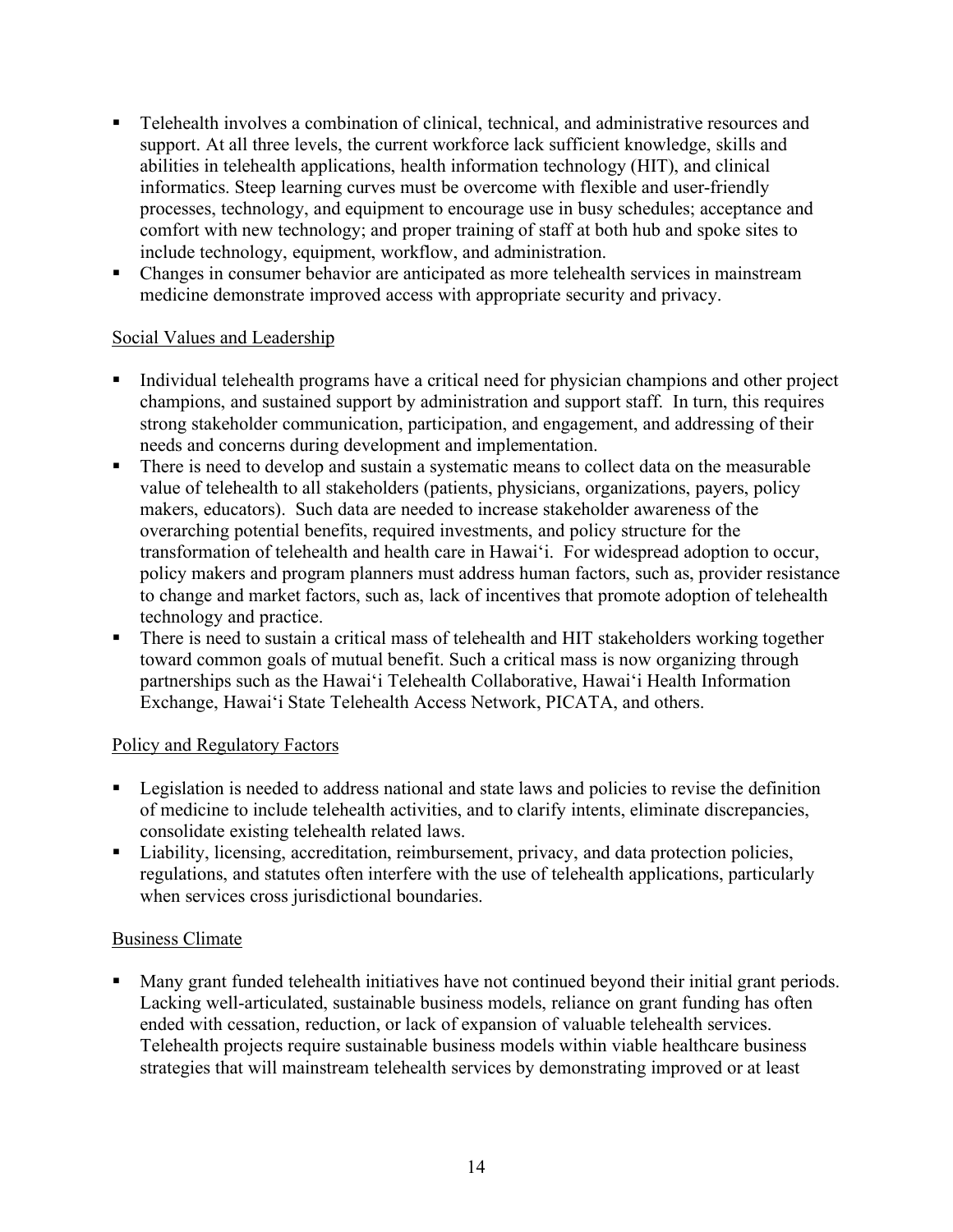comparable access, quality and continuity of care, health outcomes, and operational efficiencies.

- Rules for reimbursement and funding need to be clarified, improved and disseminated. Reimbursement for preventive care is limited or non-existent. Many private and public healthcare payers are reluctant to provide adequate reimbursement for telehealth services.
- Primary care and specialty care providers must develop business and clinical relationships, protocols, and procedures to support telehealth consultations and continuity of patient care. There is need for attractive incentives or "added value" beyond break-even reimbursement to encourage uptake on both ends (hub and spoke), with a clear understanding of "what's in it for me". There is need to tackle the difficulty of gathering evidence of positive impacts, such as workload capture for proper credit/revenue, in order to support the business case for telehealth services.

## Technology and Technical Infrastructure

- In some past and present projects, the chosen or available technology lacked critical capability for the intended purpose, i.e., limited bandwidth, capacity, reliability, or resolution, or for future or expanded use, i.e., inadequate security. Backup contingencies are needed to meet service needs if telehealth technologies fail. Additionally, telehealth technology, equipment, and processes must be flexible, easy, and convenient for clinicians to use, or it will not be used. Stakeholders identify technical know-how and support as a major barrier.
- In Hawai'i there are telecommunication networks that support health care providers and could be better utilized for telehealth services. Telecommunication costs in rural areas, however, are disproportionately higher that urban areas; some rural health care providers are taking advantage of federal programs that support equalizing access for rural health care providers. Some areas lack of sufficient bandwidth or internet connectivity.
- Telehealth services require robust and well integrated technical infrastructures in both telecommunication and health information technologies, such as, electronic health records and health information exchanges, in both primary and institutional systems. The health care community will become increasingly versed in the integration of health information technology with the impending HITECH Act authorizing several new grant programs to support applications, such as, electronic health records and health information exchange.

#### **Evaluations**

- It is often difficult to quantify the value of a telehealth application. Evaluations of telehealth applications are frequently too subjective, e.g., the participants liked their experience, do not provide usable information to identify the source(s) of problems or guide modifications of the application, or are entirely non-existent.
- All telehealth programs should include a rigorous evaluation plan with measurable outcomes.

## **6. Critical Issues to be Addressed**

In recognition of the need to take full advantage of the potential of telehealth, the Hawai'i Telehealth Symposium, held on November 15, 2007 and funded by the HMSA Foundation,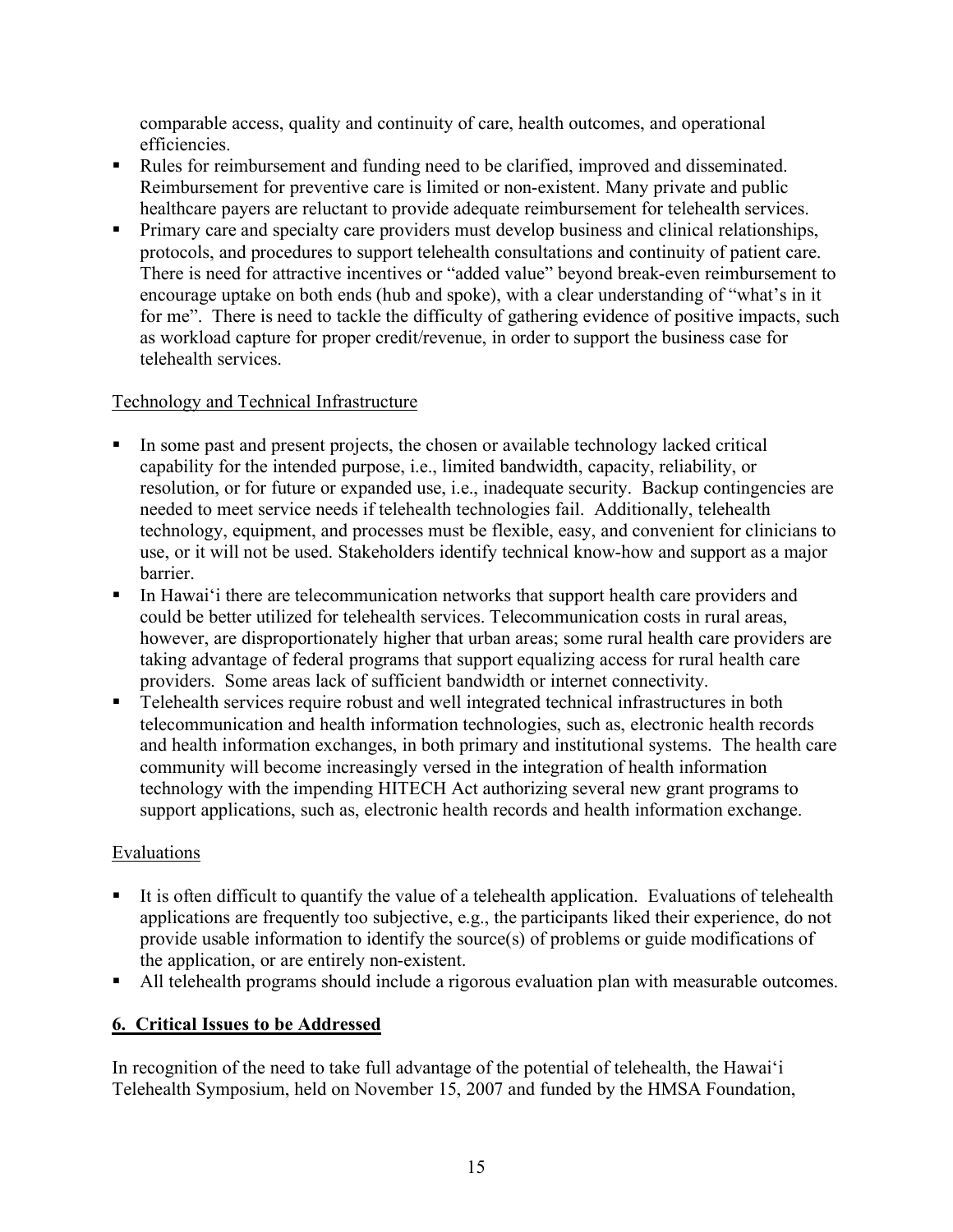provided a forum for major stakeholders in healthcare and healthcare information technology to identify critical needs, explore common interests and mutual benefits, and lay the foundation for a working community collaborative. The Symposium brought together a broad representation of stakeholders in the community, including the State Department of Health, University of Hawai'i at Mānoa John A. Burns School of Medicine, Tripler Army Medical Center, Hawai'i's leading hospitals and community health centers, Hawai'i Health Systems Corporation, insurance companies, medical associations, University of Hawai'i at Mānoa Telecommunications & Information Policy Group, Shriners Hospital for Children, the American Telemedicine Association (ATA), Pacific Islands Chapter of the American Telemedicine Association (PICATA), and many more health and community organizations, There was a clear mandate from the participants of the symposium that Hawai'i needs better structured coordination of telehealth activities to provide the required scalability and sustainability of telehealth services. The participants of the symposium reached a consensus identifying the five priorities that need to be addressed with respect to telehealth in Hawai'i, as follows:

- 1. Develop sustainable business models;
- 2. Improve reimbursement and funding, including malpractice; 2a. Sub-issue: Malpractice issues
- 3. Provide added value and incentives;
- 4. Increase coordination and collaboration;
- 5. Develop political will and institutional leadership. 5a. Sub-issue: Telehealth legislation

These five critical issues and two sub-issues can be regrouped into three of the six categories identified in the prior Section 5: Assumptions and Challenges, as follows:

- A. Organizational and Human Factors
	- 1. Improve coordination and collaboration
- B. Policy and Regulatory Factors
	- 1. Develop political will and institutional leadership
	- 2. Malpractice issues
		- 3. Telehealth legislation
- C. Business Climate
	- 1. Develop sustainable business models
	- 2. Improve reimbursement and funding
	- 3. Provide added value and incentives
- A. Organizational and Human Factors
	- 1. Improve Coordination and Collaboration

In Hawai'i, improved coordination and collaboration among major telehealth stakeholders is required for successful integration of services, sharing knowledge, best practices and innovations. In states such as Washington, Alaska, Utah and California, telehealth centers of excellence were created, such as, the Center for Health and Technology, University of California Davis Health System, that play a central role in the implementation of successful telehealth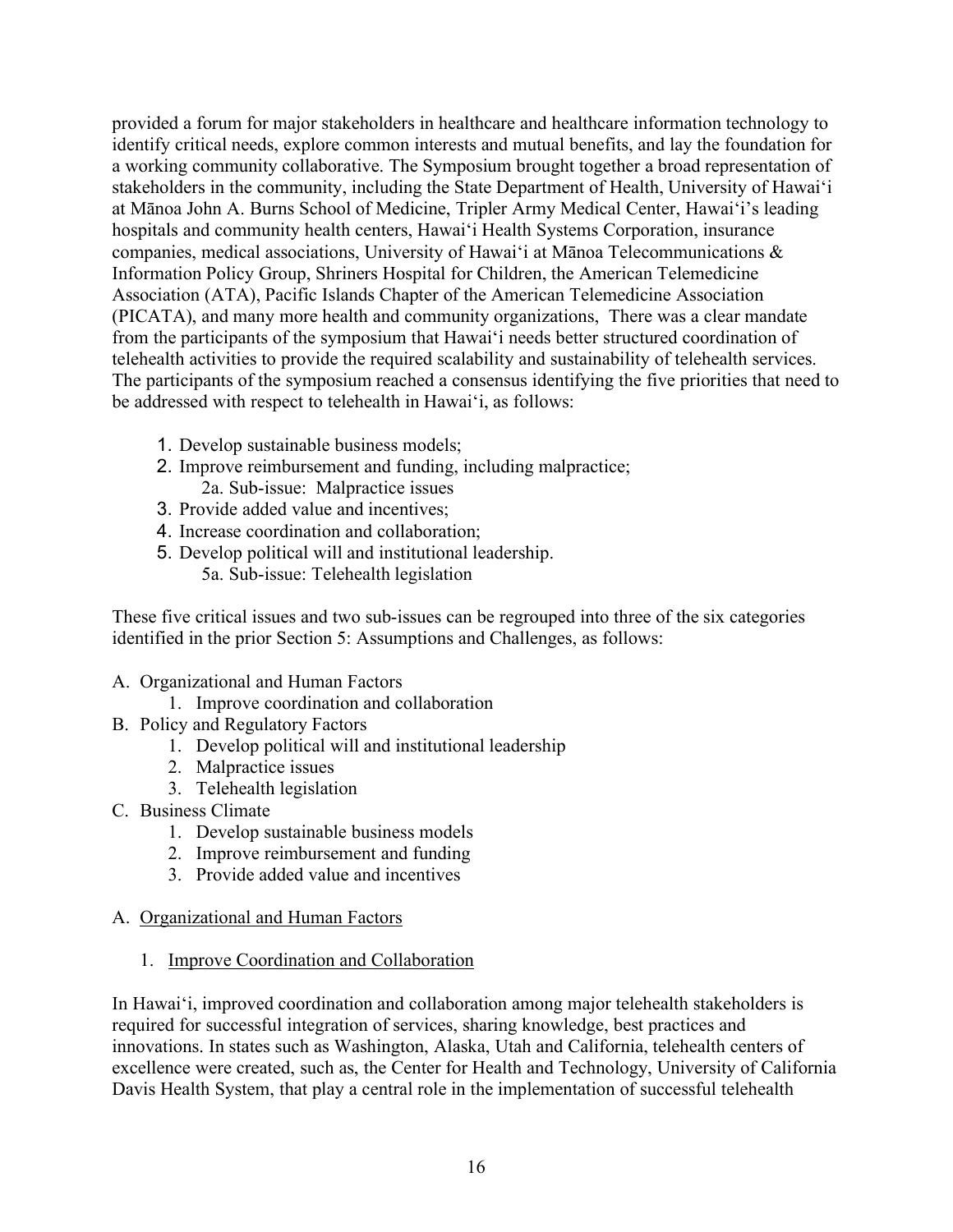programs in their region. Many of these organizations address 1) technical issues related to infrastructure, 2) clinical needs of the community and health institutions, and 3) monitor federal and state policies that facilitate progress. Hawai'i has a need and opportunity to develop such a unified structure to fully and effectively integrate telehealth into existing health systems, develop enabling policies and support sustainability through practical and applicable business models.

A key component will be the engagement of stakeholders, at all levels, in the process of developing a strong alliance and strategic plan. Telehealth involves a broad range of stakeholders, including patients (service recipients), health professionals and administrators (service providers), health insurance companies (reimbursement payers), academia (research), technologists (technical infrastructure), policy makers (policy infrastructure), liability insurance companies (legal support services), and others.

There are existing resources and organizations available at the national, regional and state levels. These organizations provide venues for health professionals to share information for the advancement of telehealth. Nationally, there are organizations and resource centers such as the American Telemedicine Association (ATA), the Health Resources Services Association's (HRSA) Office for the Advancement of Telehealth (OAT), and the Association of Telehealth Service Providers (ATSP). Regionally, the Northwest Regional Telehealth Resource Center (NRTRC) is made up of 33 telehealth networks, including those in Hawai'i and the Pacific territories.

Here in Hawai'i, there is the Pacific Island Chapter of the American Telemedicine Association (PICATA) and the Hawai'i Telehealth Collaborative. These local organizations are primarily comprised of health care and technology professionals experienced in managing telemedicine programs across the Pacific who volunteer their time to advance telehealth. However, it should be noted that physician representation, particularly medical specialists, needed to champion telemedicine consultations are in the minority and involvement in these organizations has been sporadic. A local resource committed to assisting provider telehealth champions to set up telehealth programs and navigate liability, reimbursement, and HIPAA issues is imperative to telehealth's success in Hawai'i.

During the groundbreaking 2007 Hawai'i Telehealth Collaborative Symposium, participants offered practical ways of improving cooperation and collaboration in the state:

- Increase awareness and advocacy of stakeholders via a multi-system and a multi-level approach.
- Define a leadership group with a clear mandate and authority to move forward a broad outline and long-term plan.
- Seek funding and resources in collaborative ways for shared goal.
- Develop a broad telehealth strategic plan that addresses the healthcare and human service needs of the State.
- Improve communication among stakeholders (via a collaborative, web site, on-going meetings, etc.)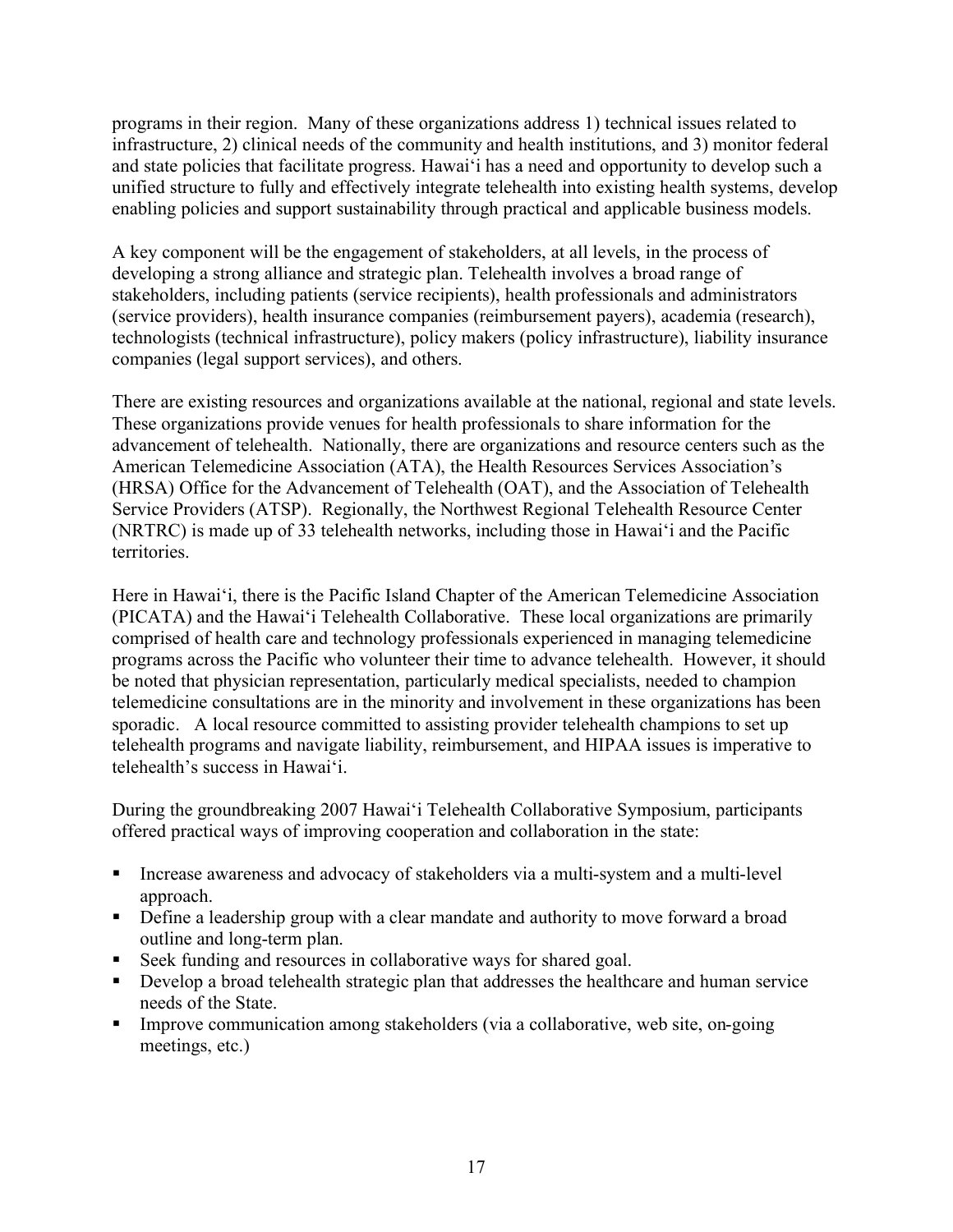There are many telehealth initiatives in Hawai'i that have demonstrated value by improving access to health services, reducing costs to deliver those services, and improving patient care. However, many of these initiatives fall short of widespread adoption and sustainability. It is clear that a concerted effort and focus on the many interrelated factors and critical issues is imperative for Hawai'i to build successful telehealth programs. Taking the Symposium recommendation into consideration, the Task Force will investigate the most practical and efficient structure for strengthening telehealth partnerships and coordination in Hawai'i.

As part of the Report to the 2009 Legislature (2008), the Task Force compiled project summaries of 44 former and current telehealth projects in Hawai'i. The identified critical success factors, critical barriers, and lessons learned were analyzed to define potential barriers and issues to future telehealth projects. Many of these overlap the critical issues previously identified during the Telehealth Symposium held in November 2007. One category corresponds to the critical issue of Coordination & Collaboration, as follows:

Support and Collaboration: Issues in this category were identified by approximately 68% of the projects. The critical need for physician champions was mentioned by numerous projects, as well as other project champions or other strong support among administration and support staff. Several projects identified the need for stakeholder communication, participation, and engagement, and addressing of their needs and concerns during development and implementation. Also mentioned was the need for institutional support, alignment with organizational strategy, coordination of new and existing processes, and addressing "frontier" policies, procedures, and protocols.

#### B. Policy and Regulatory Factors

## 1. Develop Political Will and Institutional Leadership

For healthcare system changes to efficiently and effectively have impact on the health situation of our community, policy directives must occur at the state and national levels. Many times, federal policies will ignite the change in state policies and national organizations such as the American Telemedicine Association (ATA), Health Information Management Systems Society (HIMSS), American Medical Informatics Association (AMIA), and the Center for Telehealth Law (CTel) are working to change policy at the national level. However, this takes a long concerted effort as each state is unique in its needs and challenges. Therefore, Hawai'i must have a voice in facilitating policy changes to meet the needs of our state.

Political will and institutional leadership was identified during the 2007 Telehealth Symposium as being one of the top 5 critical issues that needs to be addressed to facilitate the adoption and advancement of Telehealth in the State of Hawai'i. During a luncheon meeting/discussion on political will and institution leadership held on May  $30<sup>th</sup>$ , the participants noted that:

- Telehealth activities in Hawai'i are fragmented.
- The current leader for telehealth in Hawai'i has been an individual (Senator Inouye) and is not systemic/institutional.
- There is no succession plan in place for telehealth issues.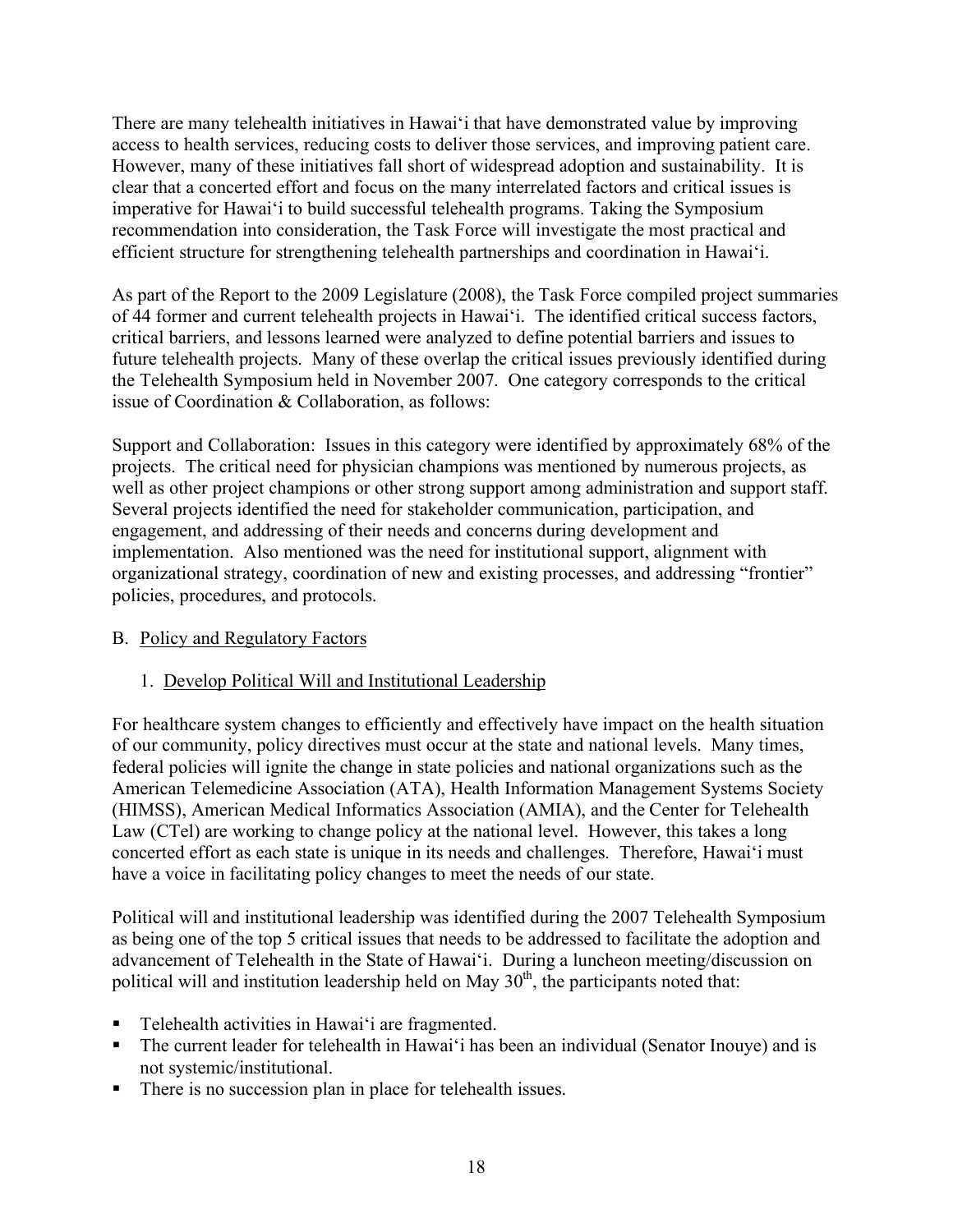■ There is a lack in understanding of telehealth.

The participants also commented on the importance of:

- Identifying advocates with a similar mission and engaging leaders from the community.
- Educating healthcare providers, patients, legislators on the obstacles of reimbursement, liability, institutional sharing of information, HIPAA, etc. and offer solutions.
- Identifying and supporting bills that fit with telehealth.
- Collecting data on the value/benefits of telehealth to the patient, payer, and the physician.

Recommendations from the participants included:

- Formally establish an advocacy group that has government support to bring together multiple organizations that will work on specified objectives toward a goal of improving patient care and efficiency.
- Collaborate and gain support of different organizations and associations,
- Identify, monitor, and support currently proposed legislation that pertains to telehealth and/or issues that telehealth can address (e.g. physician/healthcare provider shortages, healthcare disparities, medical referrals, continuing education, patient centric care, etc.).
- Educate institutional leaders, healthcare providers/organizations, healthcare association, payers, the community, and the legislature.
- Draft policies to be submitted to the legislature.
- Be a resource and expert advisor to the legislative body.

#### 2. Malpractice Issues

Risks and mitigation: Telehealth is a relatively new concept and both federal administrative rules and the current legal standards are based on aging laws that do not directly relate to the current environment. Using any new technology exposes practitioners to new risk. Telehealth initially focused on distant video-enabled consultations and selected store-and-forward technology exemplified by "teleradiology". The future applications use traditional telehealth and newer applications taking advantage of the Internet and cell phones to provide secure email, remote monitoring, integration with electronic health records, and instant messaging.

Recently, the Center for Telehealth and E-Health Law (http://www.telehealthlawcenter.org/) provided a review of telehealth malpractice issues, with particular focus on risk reduction at a provider level. There are few actual cases where the application of existing laws has been defined by court decisions related to telehealth. Clearly state statutes and administrative rules related to the practice of medicine lag behind the technology. Beyond the issues related to malpractice, there is liability in product failure and general liability.

Malpractice: Malpractice coverage includes activities that meet the definition of the practice of medicine as defined by state statutes and administrative rules. When telehealth is practiced within a state, particularly when there is a defined doctor-patient relationship, current malpractice coverage includes the use of telehealth. As with any aspect of the practice of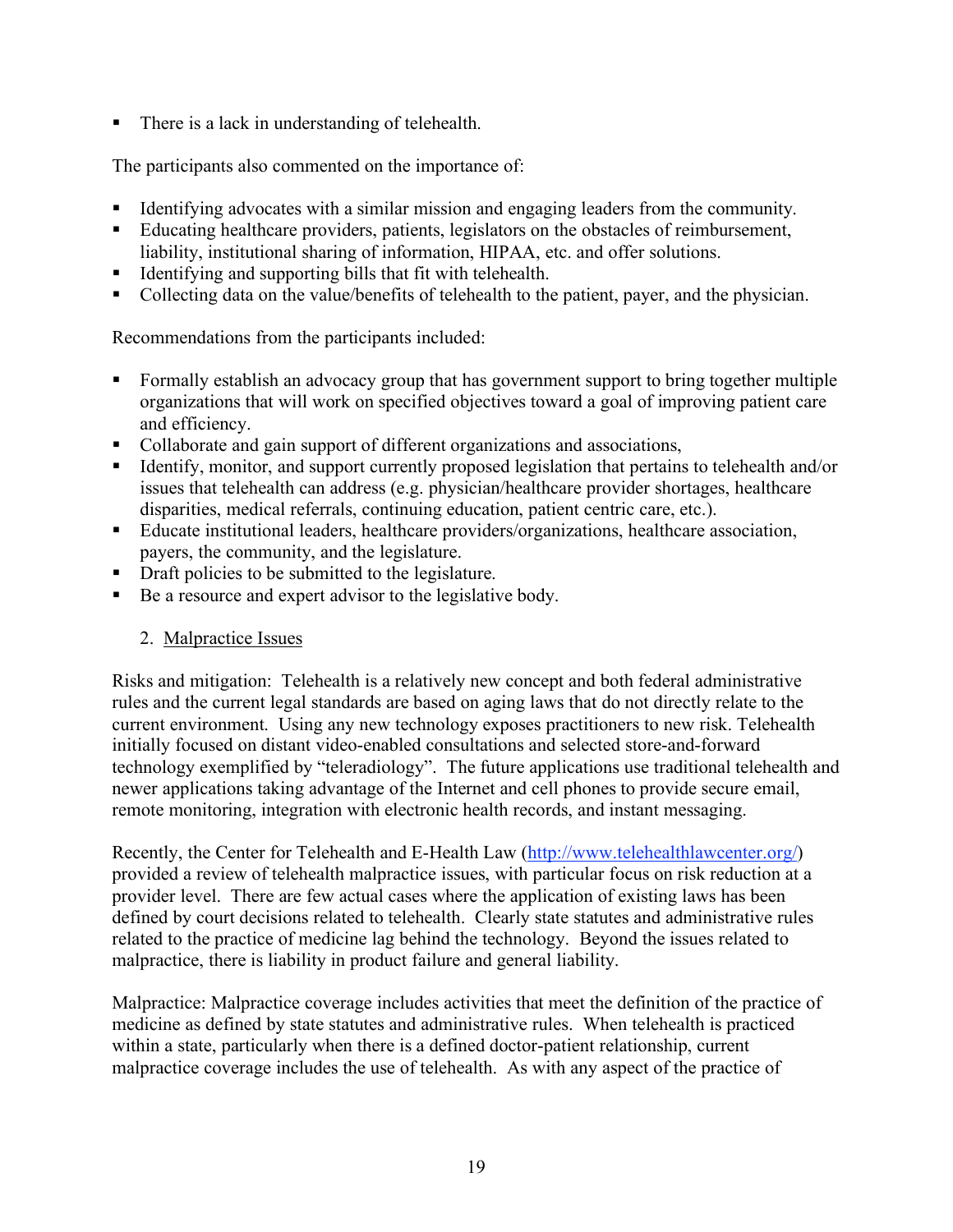medicine, telehealth is required to meet standards of good medical practice and that includes appropriate privileging and credentialing within hospitals and other institutions.

There is a greater liability when telehealth involves interstate care. State statutes defining the practice of medicine are established in the state where the patient resides. Many states require providers to be licensed in the state to practice telemedicine in a state, but the regulations vary from one state to the next. In addition, the provider needs to be aware of any unique aspects in that states regulations particularly as it may relate to telehealth.

At least one malpractice carrier specifically contracts to cover malpractice for providers providing telehealth services in multiple states. They cover the telehealth component as part of the overall malpractice coverage and do not attempt to define or cover the component of the practice involving telehealth. They also provide risk management by assessing the telemedicine practice, the states where the provider practices and the state statues that may increase risk for claims.

Product Liability: Telehealth relies on technology to connect provider and patient. Health care progressively depends on the technology to be available and function properly. Adverse outcomes may occur when equipment fails. Providers and institutions have responsibility to purchase reliable equipment. The liability is share with the vendors and product failure may extend across the telehealth network with a number of product and vendors. Product selection must take into account reliability and functionality. Informed decision making related to purchase and maintenance of equipment reduces the risk for providers of care.

General Liability: General liability covers events that are associated with increased dependency on technology. The events cover the potential of employees getting shocked from equipment to data loss and identity theft.

Mitigation: Since malpractice coverage and the definition of the practice of medicine resides with each state, updating statutes and administrative rules to address issues related to the evolving technology is essential to reduce risk and expand the use of telehealth. Evolving an increased level of conformity among states is a second step in simplifying telehealth practice for providers.

## 3. Telehealth Legislation

The taskforce recommends that the Hawai'i State Legislative Reference Bureau review all existing statutes and administrative rules that relate to telehealth. The review should involve analysis and review of the existing regulations and a report back to the legislature. The review should focus on inconsistencies or conflicts in the existing statues and an analysis of existing statutes as they may relate or impact telehealth.

#### C. Business Climate

.

#### 1. Develop Sustainable Business Models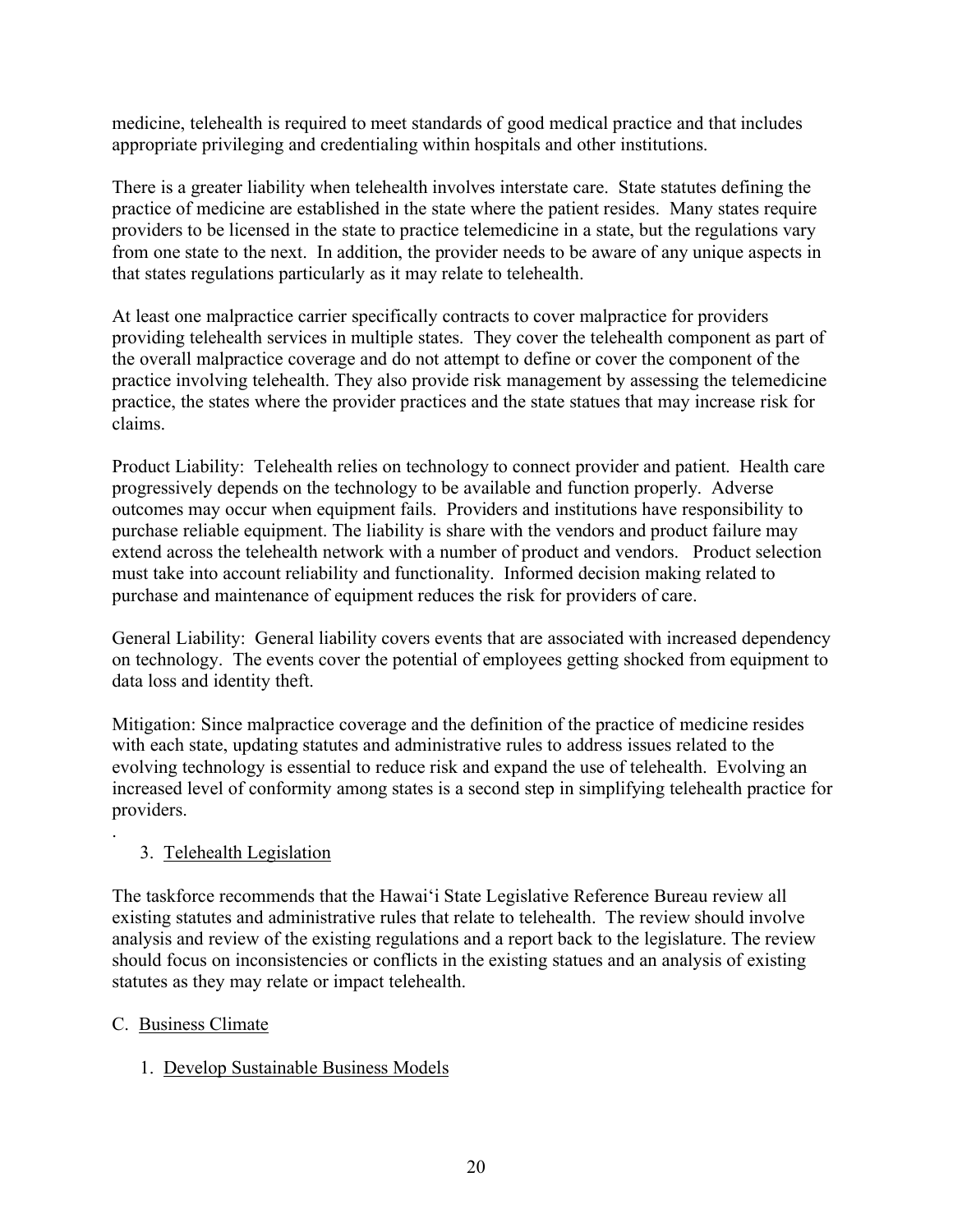Business models must include viable plans for implementation and long-term sustainability, not just an optimistic hope that "build it and they will come". A business plan is critical for the success of any telehealth initiative, to lay out the need for a telehealth program and a strategy to start and sustain the program. AMD Global Telemedicine, Inc., is a leading supplier of telemedicine equipment and devices with over 5000 installations in 74 countries. (http://www.amdtelemedicine.com) This vendor provides a planning outline with common objectives and recommended success measures for three standard telehealth business models:

Improve Access: Many telemedicine programs seek to improve access to health care services, either by making services readily available for the first time (e.g. rural or markets with new delivery system infrastructure), or by improving access to specialty services without the need for the patient to travel a considerable distance to a facility where those services have been traditionally provided. Quite often, the Access Model seeks to respond to a particular set of health care issues in a local market. Ultimately, development of a successful program requires identification of the particular medical problems to be addressed, the potential telemedicine applications which provide the solution, and an analysis of the costs and benefits of the telemedicine application relative to other alternatives. The Access Model is intended to improve access to health care services using telemedicine as a cost effective alternative. Parties implementing a telemedicine program to improve access must be committed to a long-term plan to operate the program and to assess success. The following are suggested steps which can be undertaken to measure success:

- Identify the populations intended to benefit from each telemedicine application, including specific medical conditions;
- Document the suspected incidence of the targeted medical condition prior to introduction of telemedicine;
- Document the treatment history and pattern prior to introduction of telemedicine;
- Measure the number of consults or services rendered to each targeted population;
- **Longitudinally measure the changing service utilization; and**
- Assess the effect on outcomes.

Reduce Cost: In many markets, a health care delivery infrastructure exists, but telemedicine is being used to deliver health care services of comparable or higher quality at a lower cost. Examples include: Home care providers are using telemedicine to reduce home visit rates, continuously monitor chronic medical conditions, and thus reduce costly hospital utilization. Tertiary care providers are using telemedicine to monitor changes in medical condition without the need of the patient to physically appear at the office of the consulting professional. Successful implementation requires a careful examination of all costs, direct and indirect, and the medical outcomes, over time, as well as all benefits received from introduction of a telemedicine program, an identification of the parties who benefit from the program, and how parties contribute to program funding. It is not uncommon for telemedicine to achieve cost savings in multiple departments of an organization, or to benefit multiple parties (e.g., insurer, patient, employer, etc.). Thus a program sponsor should seek to monitor all savings produced by the telemedicine program, not just medical benefits, to assess the cost effectiveness of the telemedicine solution. Often the most difficult task in measuring success is obtaining access to information to document all cost savings. In certain instances, cost savings may benefit multiple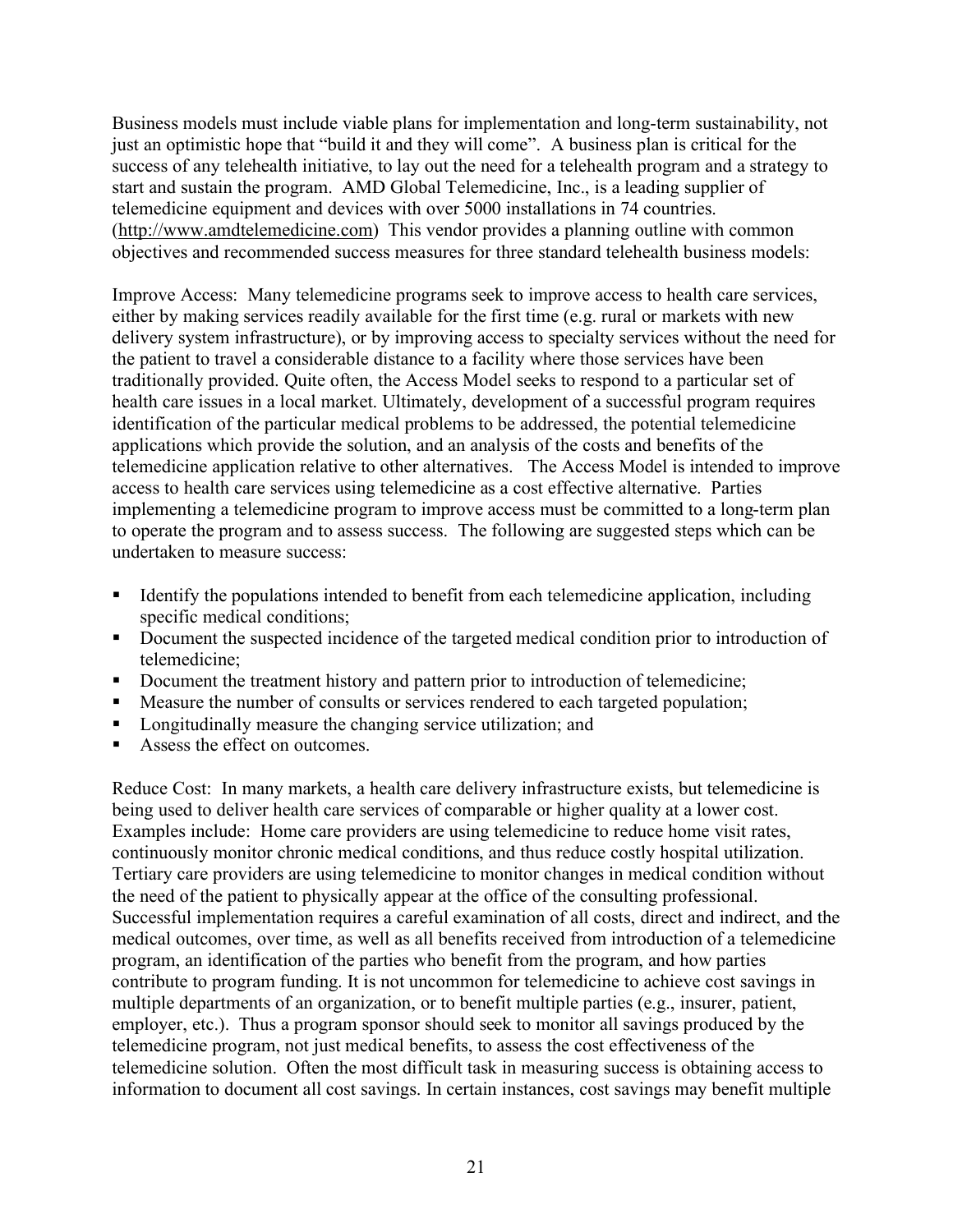parties, and those parties may be in possession of information relevant to the cost-savings analysis. Measuring success often requires the commitment of the program sponsor and affected parties for several years to determine the likely cost savings of the program. The following are suggested steps which can be taken to measure success:

- Document the present method of care delivery and its cost;
- Monitor the costs of delivery of care using telemedicine;
- Assess all savings achieved by each party after introduction of the telemedicine program;
- Document savings to affected parties.

Enhance Competitive Position: A telemedicine program sponsor may desire to expand the sponsor's market zone to increase business opportunities. Traditionally, the market zone of a health care provider has been limited to the distance a patient is willing to travel to receive services. Telemedicine permits the export of medical expertise to any location in the world where the requisite telecommunications infrastructure exists. Academic medical centers use telemedicine to support local health care professionals by making consultative professional services available in the local market. The telemedicine sponsor receives income for the consultative services and establishes valuable professional relationships that lead to increased referrals for facility-based care. In the Competition Model, the telemedicine program sponsor supports community-based caregivers in the management of medical care, and serves as the consulting expert whenever the medical condition of patients requires consultative support. The development of Measures of Success is a much easier task. An institution can monitor its consults outside of the primary service area and compare the growth and number of referrals and revenue over time from markets where the program sponsor has established a telemedicine relationship. Progressive institutions may structure bonuses or incentive programs for physicians who participate in the development of telemedicine programs recognizing that the early years of the program may involve a significant investment of their time when program revenue is lowest. That investment, however, often leads to long-term program success.

The American Telemedicine Association has an excellent resource, entitled, "Business Plan Template: a document to assist in the business and strategic planning of telehealth programs." It lists well-organized components of a business planning process including: Needs and Demand Assessment; Internal and External Assessment; Services Plan; Marketing Plan; Technical Plan; Management Plan; Regulatory Environment; Financial Plan; Presentation to Stakeholders; Training and Testing; Operations Plan; and Evaluation, Feedback and Refinement .

For the state of Hawai'i as a whole, a successful business model for an integrated telehealth system has been identified as a critical issue. A business plan is needed to sustain the collaboration among institutions going forward. Many states, including Arizona, Maine, and California, have created state telemedicine business plans that have been implemented successfully. Arizona's statewide infrastructure success focused on core telemedicine network services that recovered costs from site memberships and other centralized mechanisms. The Maine Telehealth Network has an open architecture, which allows easy connectivity between sites statewide, collaborative network and it leverages lower costs of many value chain activities, such as technical support. California's telehealth success is based largely on a collaborative network, a university-based system, and supportive state legislation.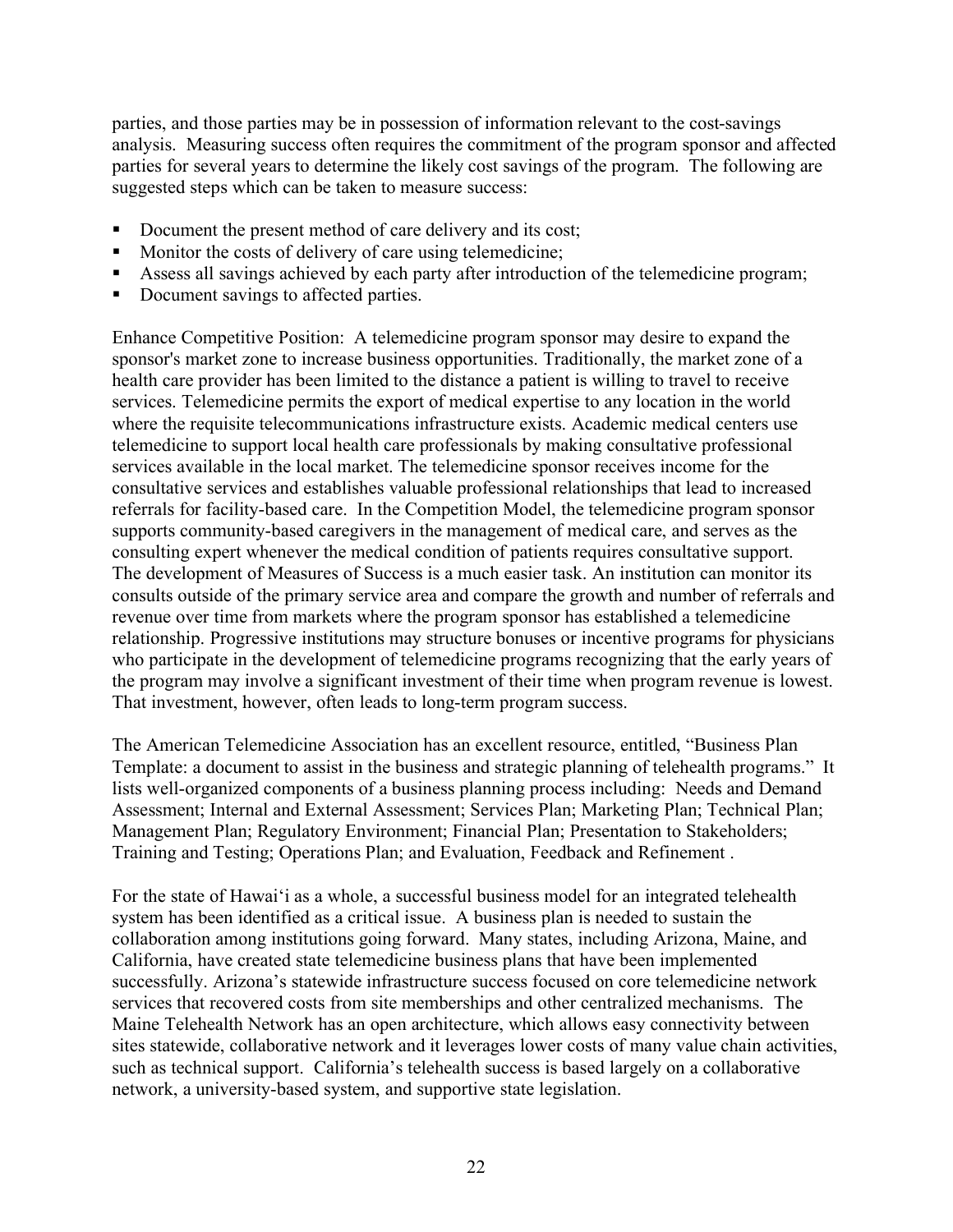The Hawai'i State Telehealth Collaborative will need to create a business plan that addresses areas of opportunity and a strategy for financial success. Basic considerations for areas of opportunity include:

- Identify telehealth administrative and clinical leadership capability to ensure success.
- Assess the current telehealth programs and look for applications that are in high demand.
- Determine the value to users of the telehealth system and set program objectives accordingly.
- Examine how telehealth programs can be integrated into ongoing program delivery and daily clinical workflow.
- Determine how current technology and infrastructure can be leveraged.

Considerations for strategies for financial success include:

- Understand how revenue can be generated whether it be through contracts, grants, clinical revenue, reimbursements, membership dues, program charges, legislation seed money, or philanthropy.
- Determine the benefits of the telehealth system and how it contributes to cost savings.
- Promote the telehealth system as an economic benefit.
- Investigate the integration of the telehealth system into a "parent" organization to obtain support.

Participants at the Telehealth Collaborative Symposium in November of 2007 identified some priority actions:

- Develop and sustain a high quality, integrated infrastructure that would include rural broadband so more areas of the state have access.
- Change how telehealth is reimbursed.
- Maintain Act 221, which would enable more investment of high-tech companies in Hawai'i.

In its preliminary report (November 2008), the Telehealth Task Force compiled project summaries of 44 former and current telehealth projects in Hawai'i. Identified critical success factors, critical barriers, and lessons learned were analyzed to define potential barriers and issues to future telehealth projects. Many of these overlap the critical issues previously identified during the Telehealth Symposium held in November 2007.

Staffing and work flows issues were mentioned by about 72% of the projects. In particular, inadequate staffing (clinical, support, and technical) and poor workflow (telehealth technology inconveniently located or poorly integrated with normal workflows) were often cited. Often mentioned was the need for dedicated support staff to coordinate multiple activities at both hub and spoke sites to enable the telehealth encounters to run smoothly.

Technology issues were mentioned by about 40% of the projects, in three general themes: technology success, technology failure, and technology inconvenience. In some cases, the chosen technology was clearly successful for the intended purpose and newer technologies are being explored for further improvement. In other projects, the chosen or available technology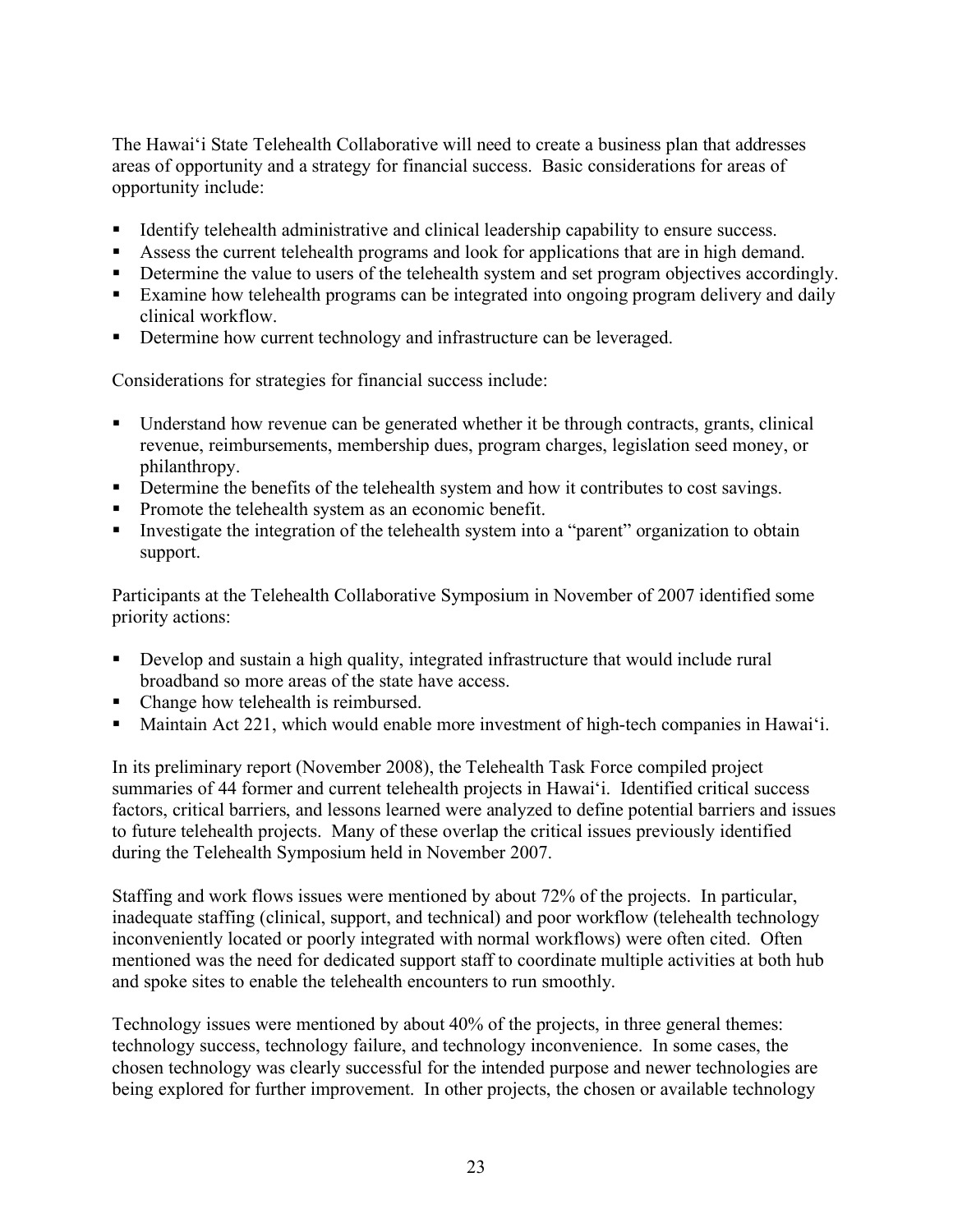lacked critical capability for the intended purpose (e.g., limited bandwidth, capacity, reliability, or resolution) or for future or expanded use (e.g., inadequate security). Backup contingencies are needed to meet service needs if telehealth technologies fail. Additionally, telehealth technology, equipment, and processes must be flexible, easy, and convenient for clinicians to use, or it will not be used.

Training and learning issues were reported by about 25% of the projects. Issues included: steep learning curves for technology and equipment; value of outreach and education; need for flexible and easy processes, technology, and equipment to encourage use in busy schedules; acceptance and comfort with new technology; properly trained staff at both hub and spoke sites; training to include technology, equipment, workflow, and administration; and training prior to launch.

## 2. Improve Reimbursement and Funding

We must explore critical barriers and potential solutions regarding reimbursement and funding from the viewpoints of both providers and payers.

Convenience and compensation are primary considerations for physicians. For some, there is marginal benefit in substituting telehealth services in place of travel; clinicians sometimes find that the cost of travel for a visit to a neighbor island is amply offset by a long day of back-toback office visits. There are also drawbacks to some telehealth applications: it is taxing to do back-to-back VTC consultations, and it is inefficient to do sporadic VTC consultations if they cannot be done from their own offices. Current workflows and physical set-ups in many practices do not support convenient and cost-effective use of telehealth. Many physicians are unclear on how to apply for reimbursement, implying the need for a telehealth reimbursement billing guide, such as is available in Utah.

HMSA has a payment policy for telehealth services. However, there is a low volume of submissions for reimbursement. HMSA needs to determine what telehealth services are being performed that are not reimbursed and why. As a managed care organization, Kaiser does not deal with reimbursement per se, but does track telehealth services by CPT code. An important consideration for payers is whether actual cost savings can be realized by using telehealth, i.e., Are telehealth services substitutive or additive to face-to-face services? How can the services and any cost savings be properly documented? And, if there are cost savings, what or who should realize that value through reimbursement?

Currently, HMSA and other insurers cover telehealth cognitive services using standard "E&M" coding. For example, HMSA pays a \$20 facility fee to the origin site (i.e., where the patient is) then pays a regular E&M fee to the consulting physician at the distant site. Medicare covers services to neighbor islands, but the rules are more restrictive. Payment is also available for store-and-forward consultations, such as, tele-radiology and tele-dermatology. Other smaller health plans generally have programs based on Medicare or HMSA.

A paradigm shift is needed to address the psychological barriers of both providers and payers, probably through collaboration and financial incentives for both parties. New delivery models beyond VTC, new administrative models to improve efficiency in current practice, ways to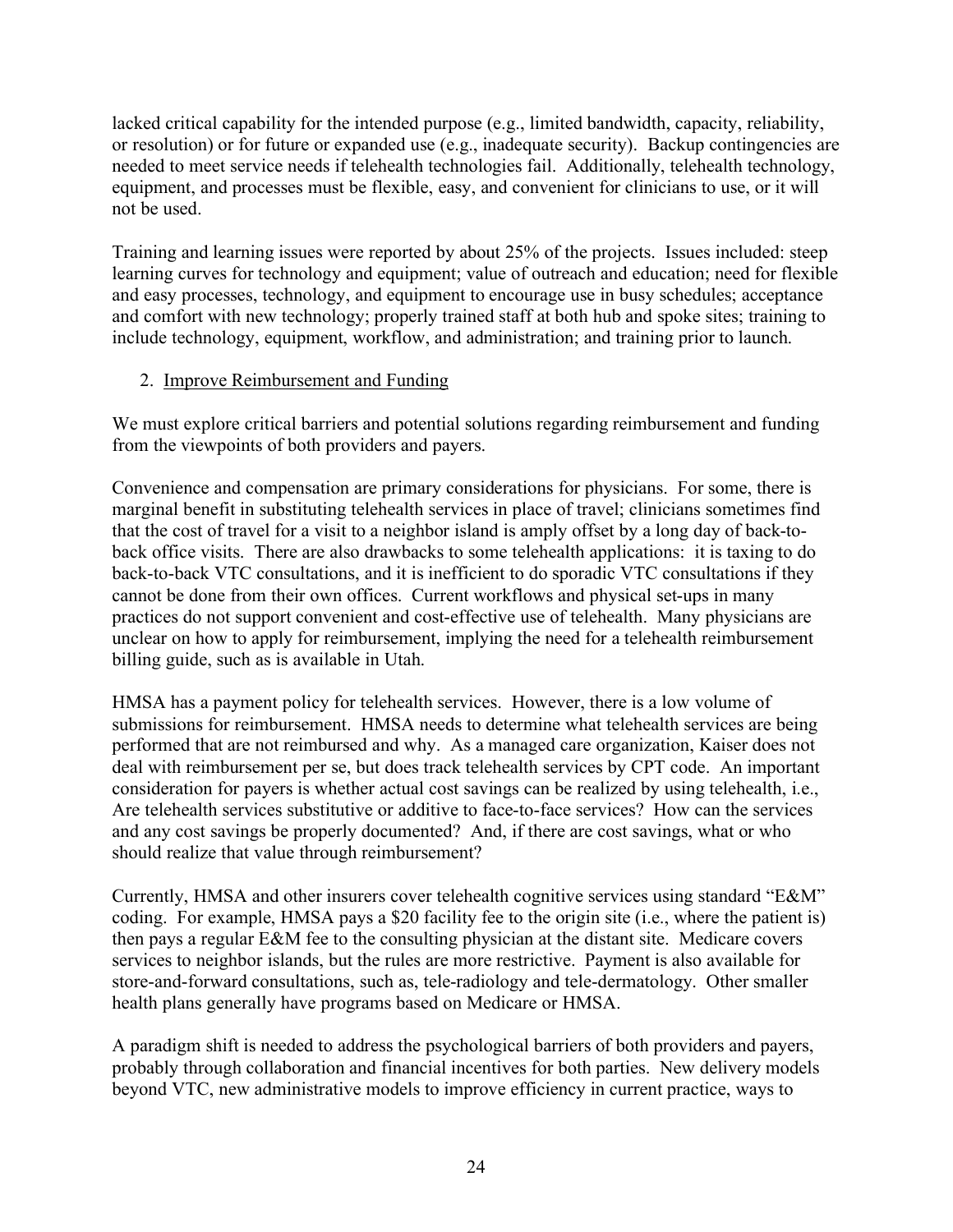improve convenience and cost-effectiveness for providers, and ways to document cost avoidance for payers are needed. Successful programs using telehealth need to be evaluated to determine why they work and how they can be translated to widespread use in Hawai'i.

Recommended next steps for the collaborative to explore include the following:

- Examine different modalities and determine how each modality works.
- Report what practitioners are billing and what payers are reimbursing and where the challenges are; develop a statewide telehealth reimbursement billing guide that meets state and federal regulations, such as, the one in Utah.
- Form small collaborative groups including representatives from each of the following stakeholders: providers, risk management, and telehealth services to further define business case and telehealth success in Hawai'i.
- Determine the evidence that payers need and develop a proposed reimbursement model.

## 3. Provide Added Value and Incentives

Despite known benefits and successes of telehealth programs across the country, resistance to widespread adoption in Hawai'i continues. For widespread adoption to occur, state policymakers and program planners need to address provider resistance to change and lack of *market driven* incentives that promote adoption of telehealth technology and practice.

With physician shortages expected to continue in the future, the state must restructure Hawai'i's healthcare delivery system, from the current system that favors traditional in-person doctorpatient office visits, towards a technologically advanced and less restrictive forward-looking model. Sufficient technical support and user training, financial incentives for telehealth providers, and carefully planned strategies that do not substantially increase provider workload will help bring about a needed paradigm shift in Hawai'i's healthcare marketplace.

Possible incentives to reward early adopters of telehealth services with an emphasis on improving access for underserved populations (e.g., provider shortage areas, areas with health disparities, institutional populations such as prisons) include:

- Establish a student loan repayment program for telehealth specialists who serve underserved populations.
- **Institute telehealth reimbursement incentives for healthcare providers who serve underserved** populations.
- Design tax benefits for providers who invest in telehealth equipment and infrastructure.
- Create incentives for the John A. Burns School of Medicine, University of Hawai'i at Manoa, to expand telehealth outreach to underserved areas. Many successful telehealth programs are affiliated with medical schools.
- Advocate *market driven* reimbursement incentives to support in-home telehealth services designed to keep the aged and chronically ill in their homes longer.

Additional research will be conducted to determine which of these or other incentives have proven results.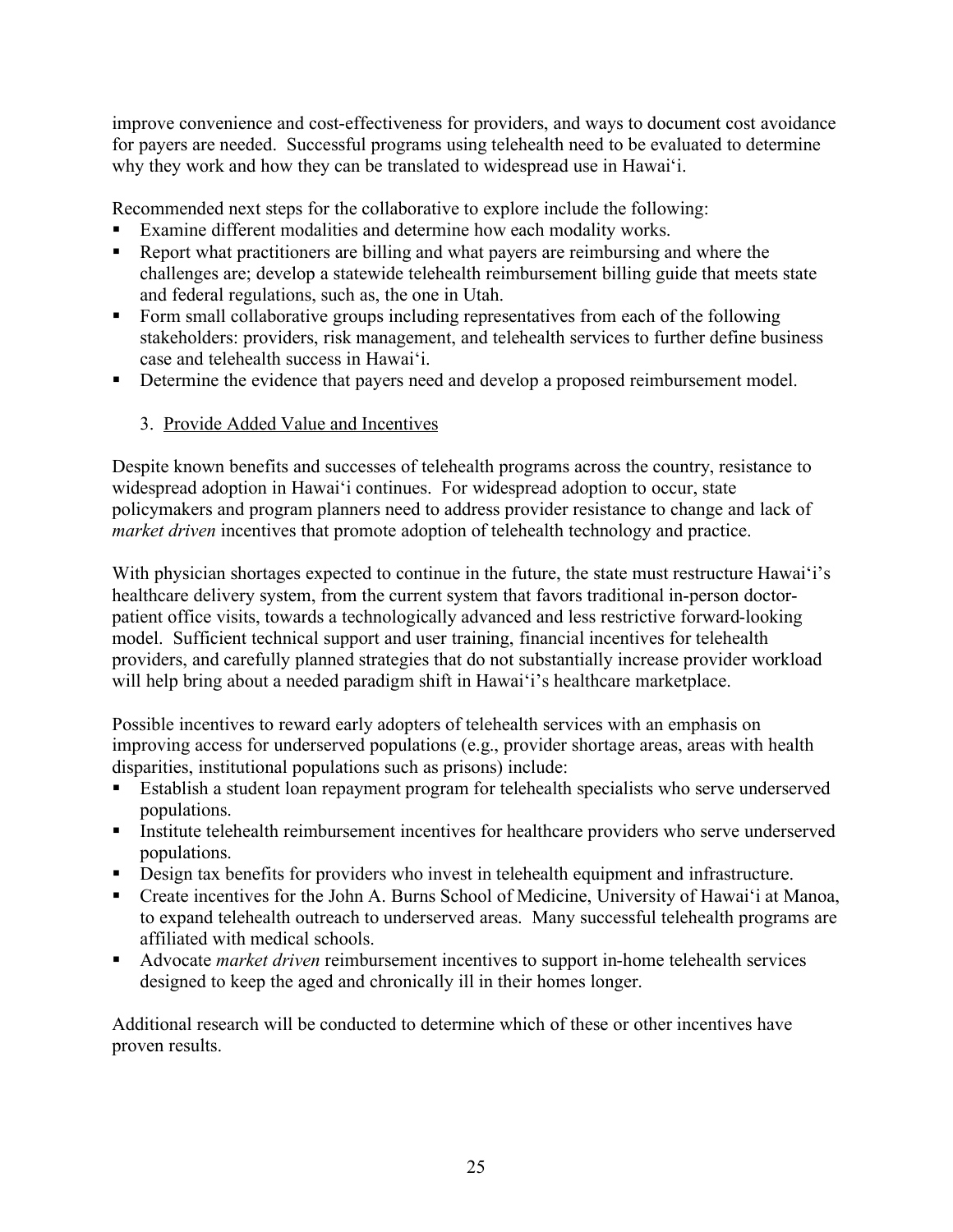#### **Summary**

Telehealth technology has the potential to revolutionize Hawai'i's healthcare system by expanding service capacity and increasing access to services amid worsening provider shortages across the state. Applied appropriately, telehealth can play a vital role in leveraging available resources to fill healthcare needs of underserved populations while improving health outcomes and containing rising costs.

In recognition of the current fiscal crisis in the State of Hawai'i, it is acknowledged that some of the recommendations may be cost prohibitive in the near future. There are a number of recommendations; however, that the Legislature should consider that are cost neutral. Specifically:

- Pass statutes that explicitly prohibit malpractice insurance carriers from excluding telehealth coverage or assessing extra fees for telehealth inclusion.
- The Hawai'i State Legislative Reference Bureau should review all existing statutes and administrative rules relating to telehealth, focusing on inconsistencies or conflicts in the existing statues and an analysis of existing statutes as they may relate or impact telehealth.
- Form a Clinical Informatics Task Force to examine issues with respect to electronic medical/health records (EMRs/EHRs).

While telehealth in Hawai'i has made positive strides in the past decade, several remaining barriers and issues need to be addressed to achieve vigorous and broad integration into the healthcare delivery system. Failure to garner a unified effort will prolong system inefficiencies and concomitantly exacerbate an already serious trend in provider shortages. It is time to set forth a bold new vision for greater efficiency in the state's healthcare system through innovative and forward thinking models of healthcare delivery.